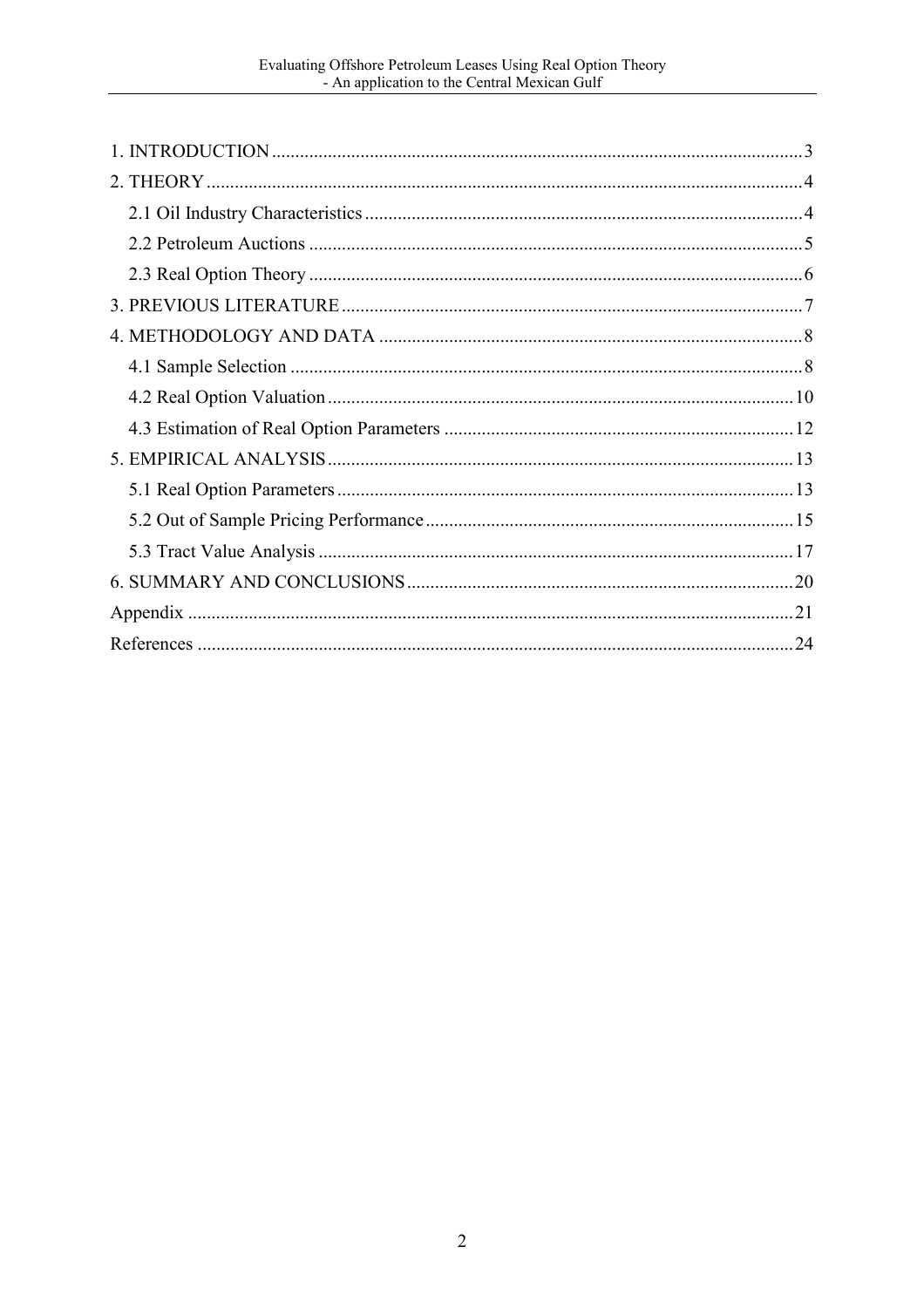## **1. INTRODUCTION**

A growing body of empirical work suggests that ordinary investment evaluation techniques underestimate the value of ventures. Critics insist that discounted cash flow (DCF) analysis fails to account for the existence of flexibility in investment decisions [Hayes and Abernathy (1980); Laughton (1998)]. Real option models focus on describing uncertainty and in particular the presence of managerial options in investments. Concentrating on the many options available in projects develops investment theory by emphasizing the strategic aspects of the investment process. These real options might include the option to delay, expand, contract, or liquidate an investment, thus making it more valuable. Besides explicitly declaring value these models indicate how to best make use of options inherited in different projects.

Every year petroleum<sup>1</sup> companies bid hundreds of million Dollars for offshore petroleum leases, auctioned out by governments. Performing precise value assessments is very important for governments and bidding firms. Petroleum firms use their calculations as input to their bid decisions, whereas the U.S. Government performs cash flow valuations to establish a suitable presale reservation price. Paddock, Siegel, and Smith (1988) argue that government valuations have tended to underestimate high industry bids. Consequently raising the question whether neglecting the great flexibility in oil ventures leads to serious undervaluation of assets and missallocation of resources in the economy. As a result, substantial efforts should be spent in developing valuation models that can describe the coherent uncertainties of petroleum investment.

This thesis examines whether the highest bids in offshore petroleum auctions can be better explained by a real option approach than the government's DCF estimates. Given that neither method can explain the highest bids, is this evidence of overbidding in the federal lease auctions? Or could it be attributed to some other factor not captured by the option approach? I consider the option to delay exploration and development for 23 viable offshore leases in the Central Mexican Gulf using the same geological and cost data as the government. The vast majority of the oilfields were pure oil tracts, as a consequence all existing natural gas will be neglected. Sample tracts were auctioned out in the Federal lease sale No.178 part 1, which was held on March 27, 2001. $^2$ 

The real option value of all tracts is estimated by using the model of Gibson and Schwartz (1990). Moreover, I also account for the exploration- and production lags. The valuation is performed by setting up a risk-free portfolio, which implies taking a position in the oilfield and two derivatives. Subsequently, a numerical method is used to estimate the option value, which is compared to the highest bid, the geometric mean bid, and the government's own estimate. More particularly, an explicit finite difference method<sup>3</sup> is used to solve the partial differential equation (P.D.E.) satisfying the value of the tracts.

The remainder of this thesis is organized as follows. Section 2 outlines relevant theory regarding petroleum, auctions, and real options. Section 3 contains a review of the literature on real options and petroleum assets. Section 4 presents the option valuation used in the comparison. Section 5 presents the empirical implementation of the model. Section 6 sums up and concludes.

<sup>&</sup>lt;sup>1</sup> Petroleum is defined as oil and/or gas.

 $2$  The author would like to thank the U.S. Department of the Interior, Minerals Management Services (MMS) who have provided this thesis with information on all tracts used in the study. Although MMS has contributed with many useful comments any findings, conclusions, or recommendations expressed herein are those of the author.

<sup>&</sup>lt;sup>3</sup> P. 419, Hull (2000).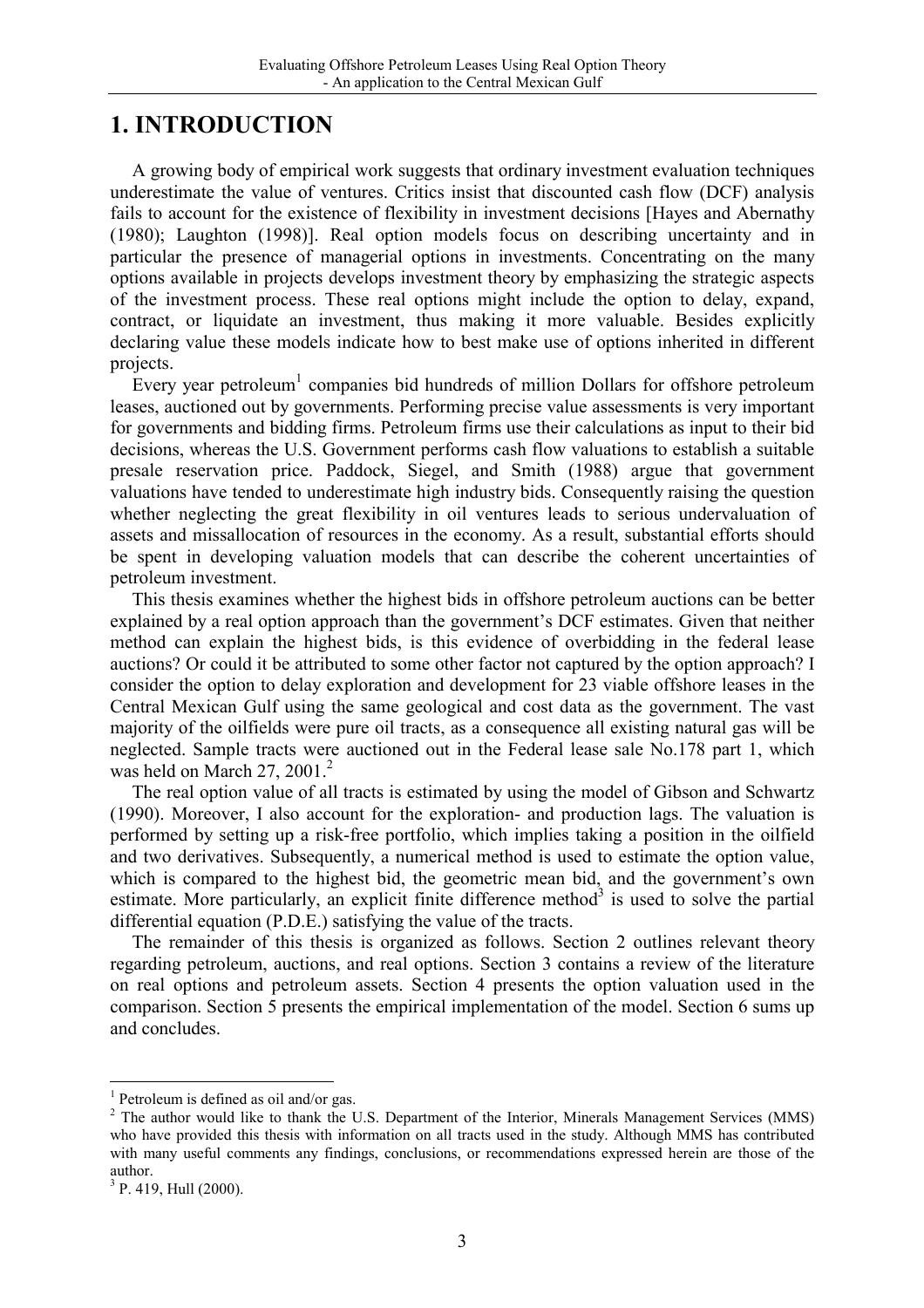# **2. THEORY**

## **2.1 Oil Industry Characteristics**

Crude oil is the world's most actively traded commodity and continues to be one of the most important natural resources used through out the world. Also, the petroleum industry is full of managerial flexibility due to the long shelf life of oil. Investment can thereby be delayed indefinitely as long as the oil is left for storage in the field. The light sweet crude oil futures contract traded on NYMEX is equivalent to the oil extracted in the Central Mexican Gulf and is quoted in Dollars per barrel. $4$  This contract has become the world's most liquid for crude oil trading, as well as the world's largest volume contract on a physical commodity. The contract is used as an international pricing benchmark because of its' excellent liquidity and price transparency.<sup>5</sup>



Fig. 1 provides an overview of the many options occurring to an offshore leaseholder before petroleum is obtained above the ground. Still, decisions to explore or develop may be more complicated in reality since leases are often held by several companies, who jointly decide when to explore or develop a tract. In addition, investment decisions can be influenced by the financial situation of the firm.<sup>7</sup>

**Investment** 

 $\Rightarrow$  Developed Reserves: Options of Expansion,

Temporary Stopping, and Abandonment.

The U.S. Department of the Interior, Minerals Management Service (MMS) handles U.S. Government lease auctions on petroleum assets. The auction is organized as a sealed-bid

ē

 $\bullet$ Ø

<sup>&</sup>lt;sup>4</sup> Equivalent to approximately 159 litres.

 $^5$  www.nymex.com (2003-04-30).

 $6$  http://www.puc-rio.br/marco.ind/overview.html (2003-04-30).

 $^7$  A more complete discussion on offshore petroleum leases is presented in Grafström and Lundquist (2002).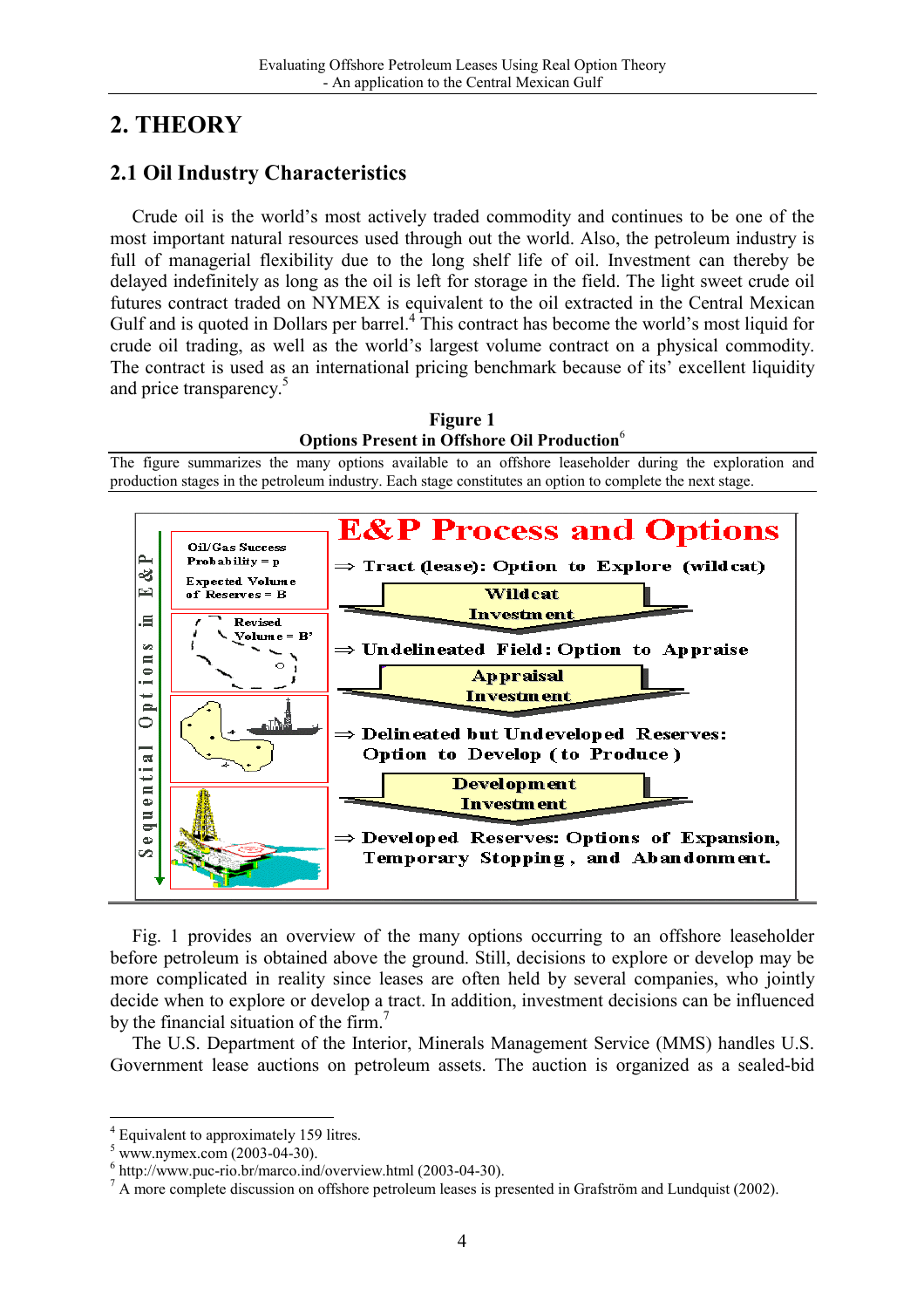auction $8$  where petroleum companies are able to bid either independently or as partnerships conditional on that they are authorized by the MMS. They are also forced to state the proportionate interest of each participating bidder. The MMS retains the right to withdraw any block prior to issuance of a written acceptance of a bid. The accepted bid will be the highest valid bid. To ensure that the government receives a fair return on the lease rights all high bids are evaluated in accordance with MMS bid sufficiency procedures.<sup>9</sup>

The lease term for a Mexican Gulf tract in deep water depths is either ten or eight years, and five years for shallow waters. All tracts have a minimum price and the leaseholder is obligated to pay a small annual rental rate until a large enough amount of petroleum is found. When production starts the lessee will instead pay a royalty rate.<sup>10</sup> The evaluation of the received bids is conducted by the MMS in two stages. In the first round the MMS accepts the highest bid for the fields considered being nonviable.<sup>11</sup> Bids on other tracts are accepted if there are at least three bids and the third bid is at least 50% of the highest qualified bid. These procedures are generally completed within three weeks of the bid opening. All other leases not fulfilling these requirements are further evaluated in the second phase.

Subsequently, MMS again evaluates whether there are tracts that are nonviable. The highest bids for such fields are generally accepted. Other tracts are evaluated according to whether they exceed the adjusted delay value (ADV) or the mean of the range of value (MROV). The MROV is a dollar measure of the government's estimate regarding the fields expected net present private value, given that the tract is leased in the current sale. The ADV is the minimum of the MROV and a calculation that assumes that the tract is sold in the next sale instead. The second phase bid adequacy determinations are normally completed sequentially over a period ranging between 21 and 90 days after the sale. The MMS can eliminate bids from the auction in case of any unusual bidding patterns. Upon acceptance, winners pay the remaining part of the bonus bid along with the first year's annual rental.

#### **2.2 Petroleum Auctions**

An auction can be described as a bidding process through which various goods are bought and sold. Choosing the appropriate auction format can be a fairly important decision, since it will affect the seller's revenue. A commonly used type is the traditional English auction,  $12$ where the seller requests gradually higher bids from potential buyers. Each bidder is aware of the current high bid during the entire auction. The winning bid will be the current high bid that no one is willing to surpass.

A sealed-bid auction differs from an English auction in that all bids are made at once in sealed envelopes. Consequently, all buyers are unaware of the others bids, which matter since the highest bid wins. However, the price paid by the winner will typically vary depending on whether it is a first-price auction or a second-price auction. In a first-price auction the highest bid equals the price, but in a second-price auction the price equals the second highest bid.

In a common-value auction the object to be auctioned out is roughly worth the same to all bidders. Nevertheless, buyers are unaware of the precise value and therefore bidder's estimates will vary. In the case of an offshore petroleum auction bidders will all know today's oil price but their estimates for the amount of petroleum reserves and the expected extraction

<sup>8</sup> To be further explained in section 2.2.

<sup>&</sup>lt;sup>9</sup> For information on bid procedures see http://www.gomr.mms.gov/homepg/lsesale/lsesale.html (2003-04-30).

<sup>&</sup>lt;sup>10</sup> Paid on each barrel of produced crude oil. There exists a minimum royalty fee for all leases and some of them also offer a royalty suspension up to certain volumes.

 $11$  Tracts which risk-weighted resource size is below minimum economic field size, for the relevant cost regime and anticipated future petroleum prices.

 $12$  Also referred to as an oral auction.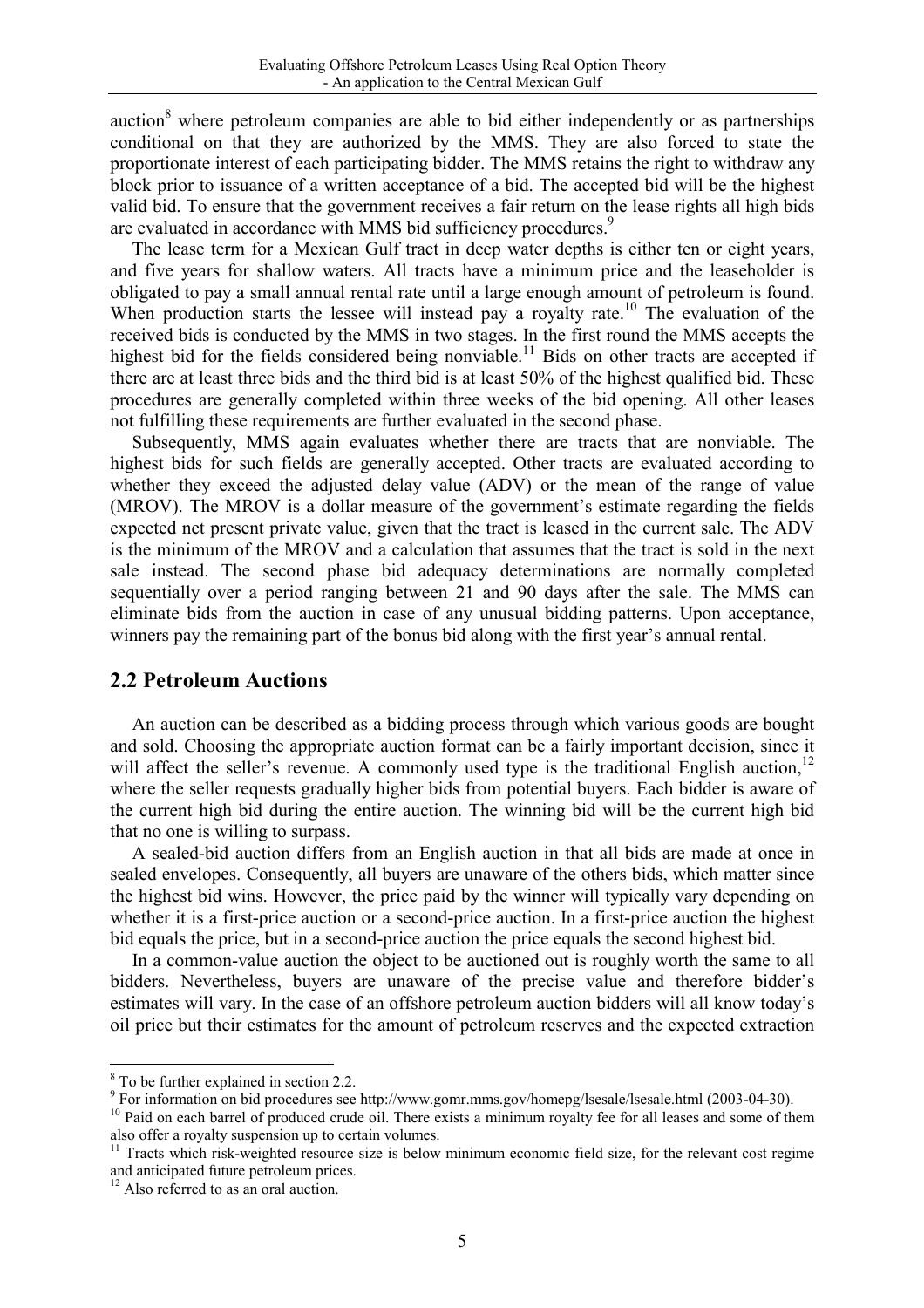costs will typically differ. Hence, buyer's bids will tend to deviate.<sup>13</sup> Pindyck and Rubinfeld (2001) conclude that a first-price auction doesn't necessarily generate higher revenue than a second-price auction, since the buyers will change their strategies accordingly. So to pay as little as possible in case of success they will bid less in a first-price auction. The best strategy in a first-price sealed-bid auction would be to choose a bid that will be equal to or slightly above the reservation price of the buyer with the second-highest reservation price. It's never worth paying more than the second-highest reservation price. Consequently, auction theory concludes that first- and second-price auctions generate the same expected revenue. However, the obtained revenues can differ in practice between the two types of auctions, since bidders are unaware of the reservation prices of their peers.

Bids are not necessarily internal valuations of bidders or reservation prices, rather they are the outcome of a strategic bidding process. Provided that each buyer bids up to his reservation price the winner is likely to be the person with the largest positive error regarding the value of the product. This is known as the winner's curse, suggesting that the winner of a commonvalue auction is too optimistic and as a result overvalues the item. Lohrenz and Dougherty (1983) argue that winning bids in offshore lease auctions appear to systematically exceed true expected underlying tract values. Kagel and Levin (1986) also maintain that high bids tend to exceed true expected underlying values in controlled bidding environments.

In the case of an offshore oil tract with unknown reserve size and cost of extraction the bidders need to take the winner's curse into account. Otherwise they risk overpaying for the petroleum reserves. So companies should not only estimate their reserve value, but also acknowledge that all bids may be subject to error. Reducing your highest bid by an amount equal to the expected error of the winning bid is one way to handle the winner's curse.

Pindyck et al. (2001) claim that since petroleum firms have been bidding for reserves for several years they are able to estimate the expected error on the winning bid. Petroleum firms should therefore be able to take the winner's curse into account.

An English auction should be preferred to a sealed-bid auction from the perspective of a seller trying to maximize revenue. A buyer faces less uncertainty in an English auction, which reduces concerns about the winner's curse and thereby encourages more bidding. Indeed, this will mean that more risk-averse buyers dare to enter the bid process, since they can more easily account for the winner's curse and winning bids should thereby be higher.<sup>14</sup>

### **2.3 Real Option Theory**

Many investments cannot be recovered and regularly involve great uncertainty concerning future prospects. These investments are defined as irreversible and are evaluated from a sunk cost perspective. Real options provide the opportunity but not the obligation to commit to a sunk cost. Thereby real options exhibit a claim on real assets. Projects inheriting options in regard to the investment decision are worth more than a similar project without flexibility. Consequently, advocates of real option models argue that the value of a firm can be seen as the sum of the net present value<sup>15</sup> (NPV) and the flexibility value.

The first step in performing a real option valuation involves choosing an appropriate stochastic process followed by the underlying asset. Valuing contingent claims<sup>16</sup> also requires assigning a risk-free rate of return to the underlying asset. Fortunately, the assumption of riskneutrality is valid for both real options as well as financial options and thereby simplifies

<sup>&</sup>lt;sup>13</sup> The bids are also likely to differ due to varying spot price forecasts among companies.

<sup>&</sup>lt;sup>14</sup> MMS has actually proposed an English auction format but bidders rejected it for some reason.

<sup>&</sup>lt;sup>15</sup> NPV refers to today's value of all future cash flows.

<sup>&</sup>lt;sup>16</sup> Any investment right whose value depends on an underlying asset.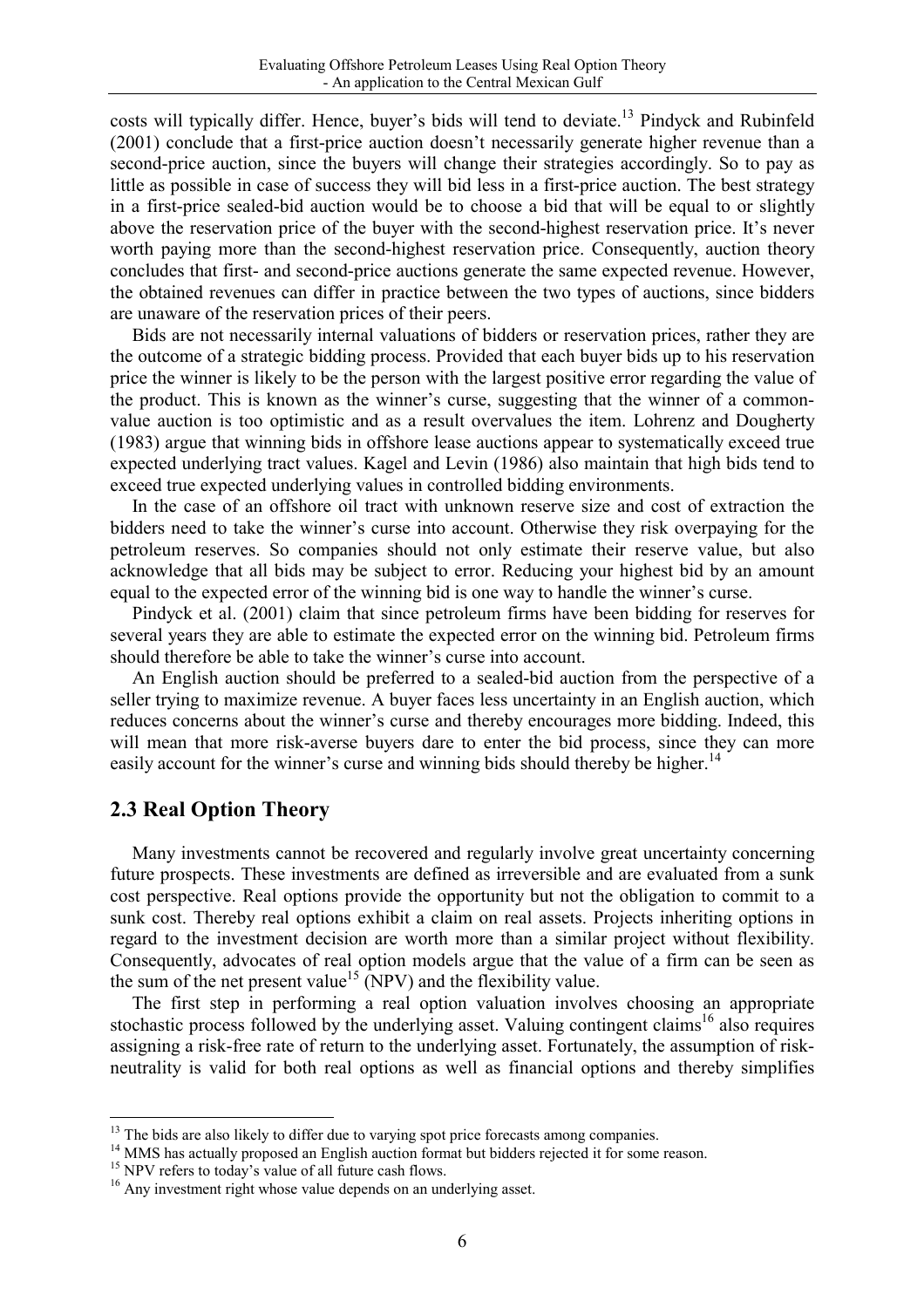valuation of these derivatives. Table 1 provides an overview of the similarities between real and financial options.

**Table 1** 

|                                                                                                   | <b>Analogy Between Real and Financial Options</b>                                                                |
|---------------------------------------------------------------------------------------------------|------------------------------------------------------------------------------------------------------------------|
| model. The resemblance makes it easier to understand and implement option methods on real assets. | The table reports the similarities between the parameters in the Black Scholes formula and a typical real option |
| <b>Black Scholes Financial Options</b>                                                            | Real Options in Petroleum Investment                                                                             |
| <b>Financial Option Value</b>                                                                     | Value of an Undeveloped Reserve (V)                                                                              |
| <b>Current Stock Price</b>                                                                        | Present Value of Developed Reserve (PV) <sup>a</sup>                                                             |
| Exercise Price of the Option                                                                      | Investment Cost to Develop the Reserve $(k)^b$                                                                   |
| <b>Stock Dividend Yield</b>                                                                       | Net Convenience Yield $(\delta)$                                                                                 |
| Risk-Free Interest Rate                                                                           | Risk-Free Interest Rate (r)                                                                                      |
| <b>Stock Volatility</b>                                                                           | Volatility of Developed Reserve $(\sigma)$                                                                       |

Time to Expiration of the Option Time to Expiration of Investment Right  $(\tau)$ 

<sup>a</sup> The value of the developed reserve is discounted for both the exploration lag and the production lag.

<sup>b</sup> Includes the exploration cost, annual rental rate, and discounted development cost.

Crude oil is primarily held for consumption reasons rather than investment. The convenience yield measures the advantages of owning a physical commodity, not obtained by holding a futures contract. Among them is the possibility of benefiting from supply shortages and demand increases. The commonly used arbitrage argument between futures and spot prices is summarized in Eq.  $(1)$  [Hull  $(2000)$ ].<sup>17</sup>

$$
f = Se^{(r-\delta)\tau}
$$
 (1)

where,

*δ = net convenience yield τ = time to maturity (T-t) r = risk-free interest rate S = spot rate* 

Evaluating derivatives on nontraded assets dependent on the convenience yield requires an estimate of the assets real growth rate and the market price of risk.<sup>18</sup> Subsequently, any derivative dependent on the convenience yield can be valued under a risk-neutral framework.

## **3. PREVIOUS LITERATURE**

Paddock et al. (1988) evaluate offshore petroleum leases in the Mexican Gulf by examining how well different investment measures explain auction bids. The authors argue that historic government valuations have tended to underestimate industry bids. Using a onefactor real option model for 21 selected offshore tracts provides values closer to winning bids in comparison with the DCF estimates of the government.<sup>19</sup> Results also imply that reserves with low investment costs are likely to be developed earlier. However, these findings are dependent on the price assumption for the natural gas in the field. Still, the winning bids were

  $17$  Most real option models use a net convenience yield, the convenience yield less the storage costs.

<sup>&</sup>lt;sup>18</sup> See Grafström et al. (2002) for a more thorough outline on stochastic processes, risk-neutrality, the convenience yield, and the market price of risk.

<sup>&</sup>lt;sup>19</sup> Valuing both the exploration and development stage.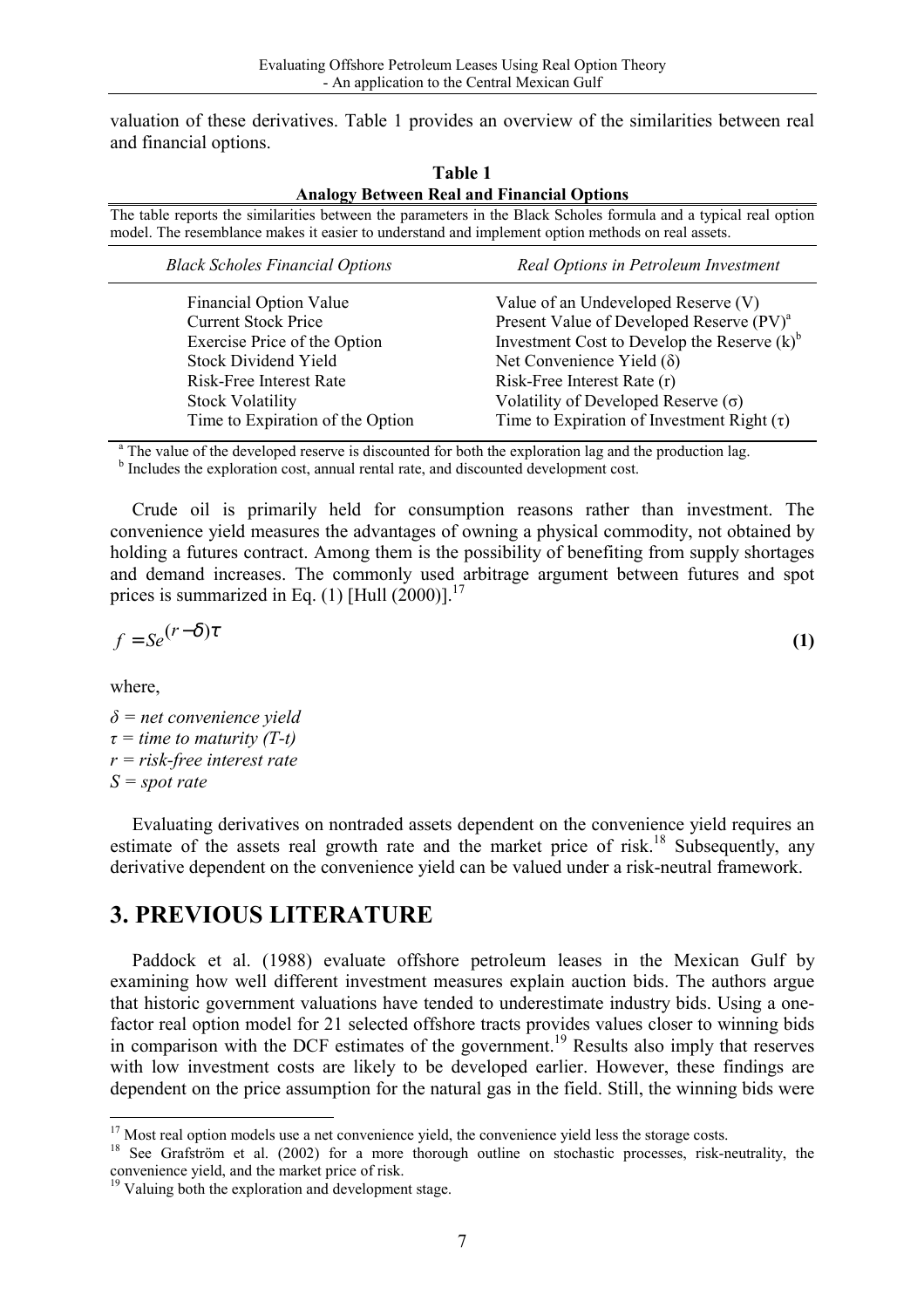typically more than double the option value. A likely explanation would suggest that the winning firm has a more optimistic view on geologic circumstances and future spot prices.

Helfat (1989) compares auction bids for tracts in the Mexican Gulf before and after the oil embargo of 1973-1974. Pre-embargo and post-embargo prices are then evaluated using a portfolio choice model incorporating the impact of firm internal investment covariance on offshore tract prices. The author argues that the firm should be concerned with the total risk of all investments. Hence, the decision of how much to pay for a tract can be affected by other offshore investments. Findings indicate that a decrease in actual lease prices following the embargo<sup>20</sup> may to some extent reflect overbidding in the early 1970s rather than underbidding later in the decade.

Grafström et al. (2002) compare the real option value of an undeveloped North Sea oilfield with the DCF value. They use the Gibson and Schwartz model in comparison with a certainty equivalent value and a risk-adjusted cash flow value. Results imply that the option premium can range from 20-1000%, for reasonable spot prices. However, the premium over the riskadjusted method can sometimes be insignificant since the valuation will be dependent on the spot price forecasts of managers. Still, the option criterion indicates an investment-timing rule that differs strongly from the risk-adjusted method. Moreover, the authors conclude that a substantial premium exists for pessimistic spot price predictions.

Furthermore, they summarize previous findings in real option studies by declaring that a vast majority find evidence of an option premium. In addition, one-factor models predicting mean reversion in crude oil spot prices are incapable of describing futures prices as are the models assuming that spot prices follow a geometric Brownian motion (GBM). Oppositely, multi-factor models among them the model suggested by Gibson et al. (1990) perform excellently in forecasting the long-run term structure of futures. It assumes that the convenience yield is mean reverting and that the crude oil spot price follows a GBM.<sup>21</sup>

## **4. METHODOLOGY AND DATA**

### **4.1 Sample Selection**

The public bid reading for federal lease sale 178 Gulf of Mexico region took place on March 28, 2001 in the Sheraton New Orleans Hotel, New Orleans, Louisiana. Overall the sale resulted in 547 tracts receiving 780 bids amounting to approximately \$663 million.<sup>22</sup> 90 petroleum companies participated in the bidding. Bids were signed separately and sent sealed prior to 10 a.m. March 27, 2001.<sup>23</sup> Table 2 gives a brief summary of lease sale 178.

Only viable tracts in the second phase can be part of the sample since these are the only leases thoroughly economically evaluated by the MMS. All tracts receiving less than two bids are disregarded, since a single bid can't be presumed to represent industry valuations. Subsequently, the remaining 150 tracts are discriminated based upon which are considered to be nonviable in the first phase of the evaluation procedure of the MMS. These are all removed from the sample, now consisting of 111 lease offerings. Finally, all leases determined nonviable in the second phase of evaluation are removed, which leaves 40 tracts. Out of these 40 only 23 were thought to have recoverable oil assets, the rest were pure natural gas fields.

 $20$  Considering the higher oil prices after the embargo suggests that lease value should have been higher in this  $period.$ 

 $21$  For a comprehensive summary on GBM, mean reversion, and multi-factor models see Grafström et al. (2002).<br><sup>22</sup> http://www.gomr.mms.gov/homepg/lsesale/histstat.html (2003-04-01).

<sup>&</sup>lt;sup>23</sup> If the bids are received later than specified above they will be returned unopened to bidders. Also, bidders may not modify or withdraw their bids unless they send a written withdrawal prior to the time specified above.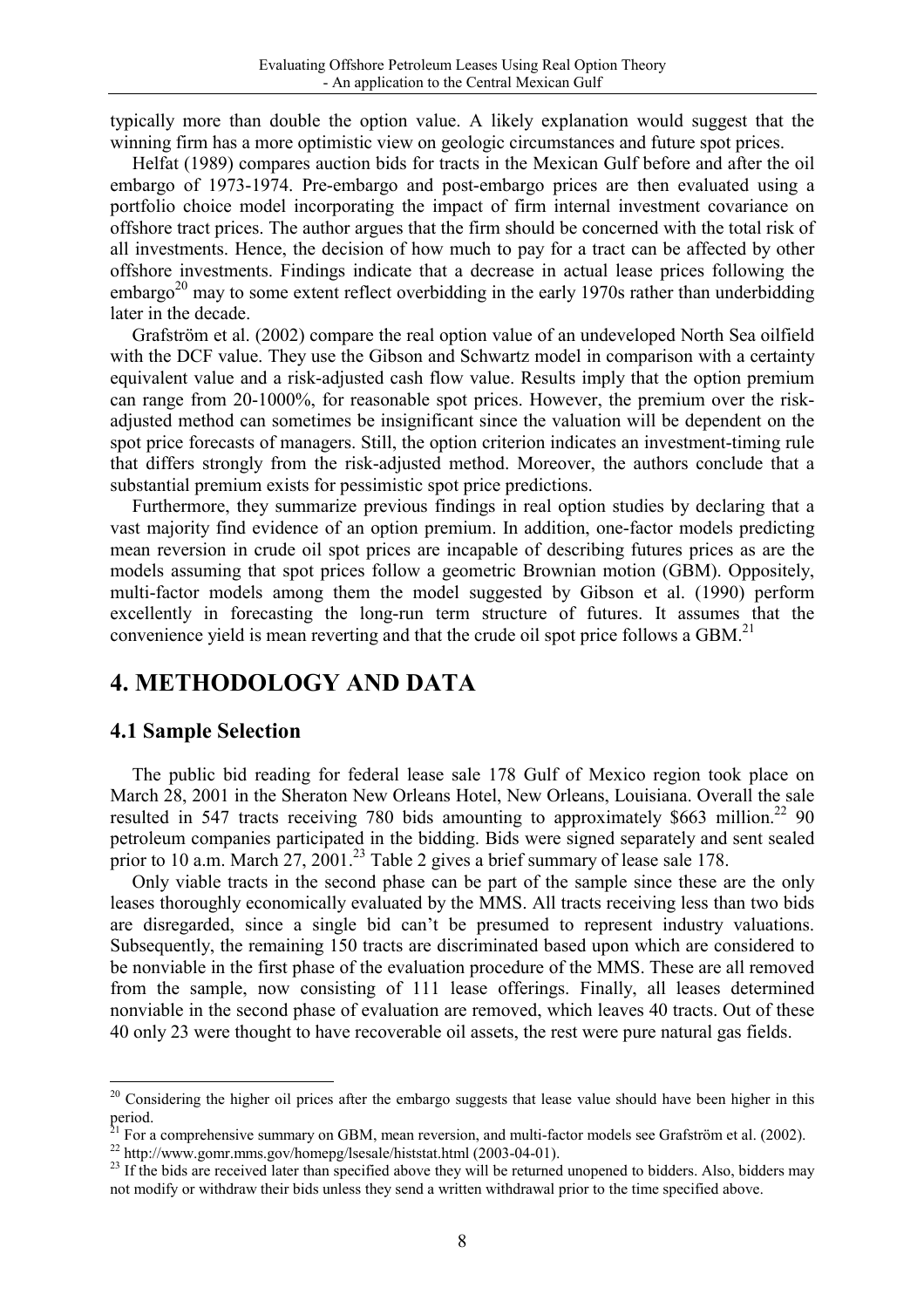| Lease Sale 178 part 1 Statistics |                                                                                  |                                                                                                           |     |  |  |  |  |
|----------------------------------|----------------------------------------------------------------------------------|-----------------------------------------------------------------------------------------------------------|-----|--|--|--|--|
|                                  |                                                                                  | The left column summarizes statistics on bids in the first phase of the auction. Whereas the right column |     |  |  |  |  |
|                                  | indicates the total number of multiple bid tracts evaluated in the second phase. |                                                                                                           |     |  |  |  |  |
| <b>First Phase</b>               |                                                                                  | Second Phase                                                                                              |     |  |  |  |  |
| Total tracts offered             | 4390                                                                             | Multiple bid tracts                                                                                       | 111 |  |  |  |  |
| Tracts receiving bids            | 547                                                                              | Viable multiple bid tracts                                                                                | 40  |  |  |  |  |
| Total number of bids             | 780                                                                              | Accepted bids for viable tracts                                                                           | 34  |  |  |  |  |
| Multiple bid tracts              | 150                                                                              | Rejected bids for viable tracts                                                                           | 6   |  |  |  |  |

**Table 2** 

Table 3 provides an overview of the final sample from which 17 pure gas tracts have been removed. Rejected bids in the second phase are included since neglecting them would bias the sample towards indicating overbidding. Only one of the sample tracts has confirmed amounts of petroleum and the rest are therefore defined as wildcat prospects. The sample consists of leases with relinquishment requirements varying between five-year, eight-year, and ten-year periods. The five-year tracts are subject to a higher royalty rate than the other lease contracts. In addition, all ten-year tracts in the sample are eligible for royalty suspension. In other words, firms are not obliged to pay royalty up to a certain amount of petroleum production.

**Table 3** 

|                                                                                           |              | і аіль Э                                                 |                                                                                                             |
|-------------------------------------------------------------------------------------------|--------------|----------------------------------------------------------|-------------------------------------------------------------------------------------------------------------|
|                                                                                           |              | <b>Final Sample Statistics</b>                           |                                                                                                             |
|                                                                                           |              |                                                          | The table summarizes all 23 sample leases based on whether MMS accepted the high bid or rejected it. Tracts |
| are discriminated based upon maturity length and whether they are pure oil tracts or not. |              |                                                          |                                                                                                             |
|                                                                                           | Bid Accepted | <b>Bid Rejected</b>                                      |                                                                                                             |
| Total sample tracts                                                                       | 18           |                                                          |                                                                                                             |
| Oil tracts                                                                                |              |                                                          |                                                                                                             |
| Oil and gas tracts                                                                        |              |                                                          |                                                                                                             |
| Five-year maturity                                                                        |              |                                                          |                                                                                                             |
| Eight-year maturity                                                                       |              |                                                          |                                                                                                             |
| Ten-year maturity                                                                         | 15           |                                                          |                                                                                                             |
|                                                                                           |              | Leases eligible for royalty suspension <sup>a</sup> : 16 |                                                                                                             |

<sup>a</sup> The tracts not eligible for royalty suspension are the eight-year and five-year maturity leases

All winners are awarded the contracts no later than 90 days after the auction. All contracts are therefore assumed to be awarded on June 27, 2001, which will be used as the start date of the valuation. Table 4 lists some general tract information along with some financial parameters.

| Table 4                                                       |
|---------------------------------------------------------------|
| <b>General Lease Characteristics and Financial Parameters</b> |

The table reports general tract characteristics and parameters used in the option valuation. As emphasized previously any presence of natural gas will be neglected. All interest rate data has been provided by Reuters.

| Parameter                                    | Data              |
|----------------------------------------------|-------------------|
| Relinquishment requirement                   | 5, 8, or 10 years |
| Corporate tax rate                           | 35%               |
| U.S. ten-year Government Bond $2001-06-27^a$ | $511\%$           |
| Royalty rates                                | 12.5% or $16.67%$ |
| Forecasted field life <sup>b</sup>           | 8-16 years        |

<sup>a</sup> Recalculated to a continuous interest rate.

<sup>b</sup> Refers to the life of the field once production has begun and naturally differs between tracts.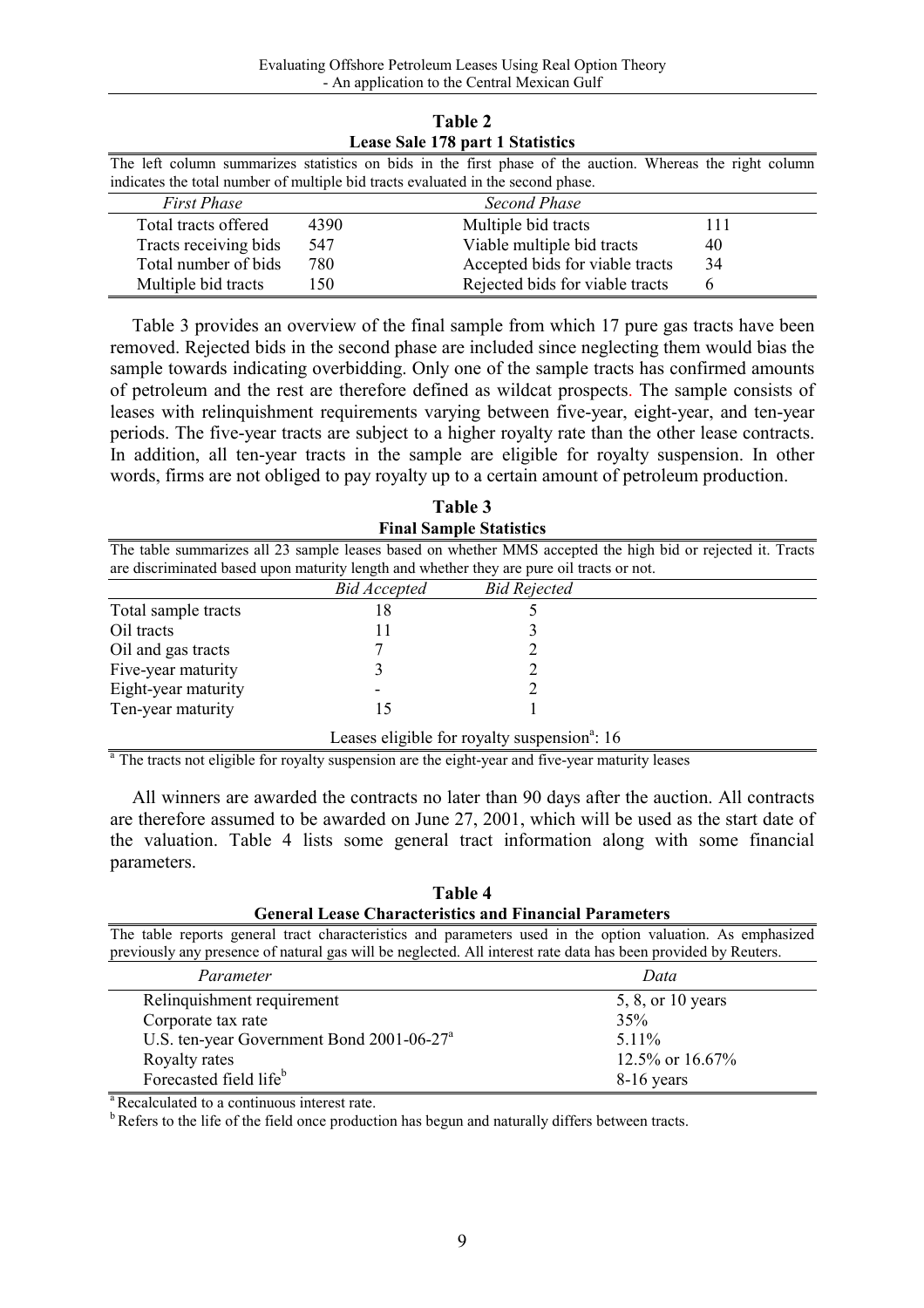All tract-specific data has been provided by the MMS and includes the following items for each offshore lease<sup>24</sup>

- 1) Quantities of recoverable oil, condensate, and gas reserves
- 2) Geological probability that the tract is dry
- 3) Expected exploration cost for both dry and wet tracts
- 4) Expected delineation cost
- 5) Expected development cost
- 6) Total estimated operating cost over the life of the field
- 7) Annual depreciation
- 8) Exploration and production lag
- 9) Expected field life

Total operational costs for each field are divided into equally sized annuities for each year of expected field life. Extracted reserves are treated similarly and are assumed to be certain. Furthermore, the quality of the oil reserves will not be taken into account, rather all reserves are presumed to be sold at market prices. Depreciation is tax deductible and is therefore multiplied by the corporate tax rate and added back to cash flows.<sup>25</sup> Changes in operating working capital are disregarded. All sample ten-year leases are subject to royalty suspension up to a certain amount of produced crude oil.

The exploration cost, delineation cost, annual rental rate, and the development cost are added together as a lump sum investment expenditure.<sup>26</sup> Expected exploration costs for each tract are estimated by multiplying the geological probability of success with the expected exploration cost of a wet tract and subsequently adding the corresponding expected cost for a dry tract. The total development cost reported by the MMS is discounted to the day of lease allocation. Paddock et al. (1988) argue that exploration lags are often negligible, so production and exploration lags will also be treated as a lump sum. The lag consists of the time between the beginning of field exploration and the extraction of petroleum. As a consequence, the option model will value the compound option of exploring a wildcat tract and immediately developing it. The underlying presumption is that it is optimal to begin development immediately after exploration. With no geological uncertainty, collapsing together the development and exploration option is always appropriate [Paddock et al. (1988)]. The real option estimates are then compared with ADV estimates of the MMS. Both sets are also compared with the highest industry bids and the geometric mean bid on the same tracts, considering the contrary views in section 2.2 on whether high bids represent industry valuations or not. $2^2$ 

### **4.2 Real Option Valuation**

Considering the long time horizon of a real option valuation emphasizes the importance of closely monitoring the evolution of variables over time. Conclusions of how the selected state variables affect derivative value can be drawn by carefully studying time series data. A growing body of empirical work argues that one-factor models assuming mean reversion or geometric Brownian motions in spot prices perform poorly in predicting the term structure of oil futures [Schwartz (1997a)]. Conversely, two- and three-factor models taking convenience

 $24$  The author is unable to reveal any tract-specific data, since it is confidential and therefore cannot be disclosed.

<sup>&</sup>lt;sup>25</sup> Depreciation is also divided into equally sized annuities for the entire depreciation period.

<sup>&</sup>lt;sup>26</sup> I use undiscounted expected exploration costs because drilling lags in the sample are rather short.

<sup>&</sup>lt;sup>27</sup> The geometric mean is used since the distribution of industry bids is so strikingly skewed and thereby the geometric mean becomes a better measure of central tendency.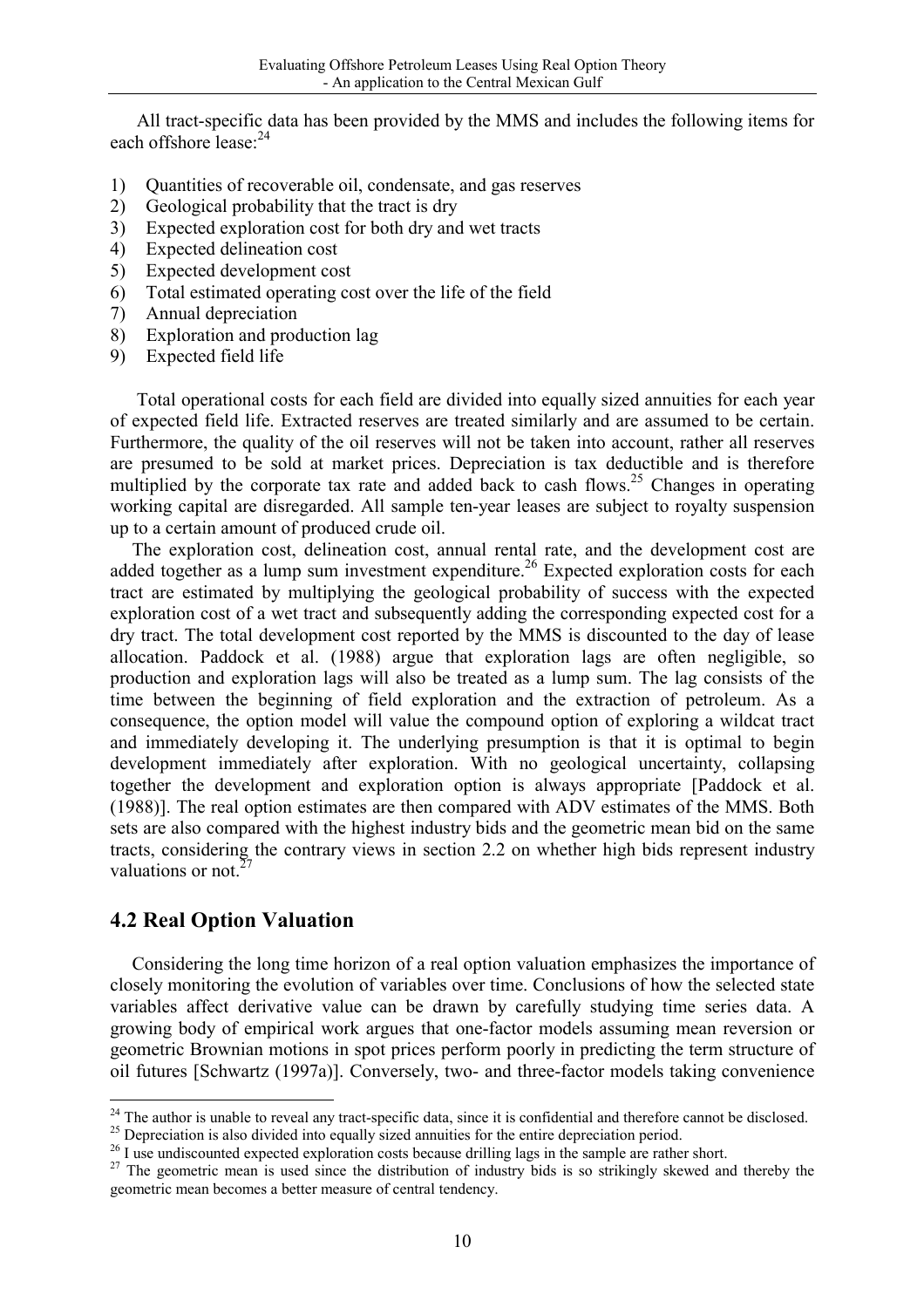yield variability into account have proven to be very successful in pricing futures. Consequently, this study will apply the two-factor model developed by Gibson et al. (1990) and tested by Schwartz (1997a) in the valuation of the option to delay investment.<sup>28</sup>

Utilizing the futures valuation formula of the two-factor model enables appraisal of prices for light sweet crude contracts of all maturities.29 So for any given day a spot price *S* and an annualized convenience yield  $\delta$ , implies a certain term structure of futures prices. Hence, the futures formula is used to estimate the term structure of futures prices on Jun.27, 2001 for the entire life of each tract, including the corresponding production lag.<sup>30</sup> Subsequently, each tract is evaluated as if the decision to invest is already taken. The predicted term structure for the corresponding tract life is then used to compute the certainty equivalent cash flows, which are discounted with the risk-free interest rate.<sup>31</sup> Consequently, the certainty equivalent (CEO) value of the developed lease is expressed as $^{32}$ 

$$
NPV_{CEQ} = -k + \sum_{t=T}^{N} e^{-rt} \left[ ((1 - Y_t)Q_t F(S, \delta, T) - C_t)(1 - h_t) + h_t D_t \right]
$$
 (2)

$$
PV_{CEQ} = \sum_{t=T}^{N} e^{-rt} \left[ ((1 - Y_t)Q_t F(S, \delta, T) - C_t)(1 - h_t) + h_t D_t \right]
$$
(3)

where,

*k = initial investment N = life of the oilfield once production has begun r = continuous yield on a ten-year government bond*   $Y_t$  = royalty rate year t *F(S, δ,T)= predicted futures price*   $Q_t$  = number of barrels of oil to be extracted in year t  $C_t$  = total cost of production year t  $h_t$  = corporate tax rate year t  $D_t$  = planned depreciation year t

Schwartz (1997b) illustrates that taking a position in two derivatives and the offshore lease results in a partial differential equation (P.D.E.) satisfied by the value of the option to invest  $V(S,\delta,\tau)$ <sup>33</sup> which means adding Eq. (2) to the P.D.E. describing the value change of any crude oil derivative dependent on the spot rate and the convenience yield.<sup>34</sup>

$$
\frac{\partial V}{\partial S}(r-\delta)S + \frac{\partial V}{\partial \delta}(\eta(\alpha-\delta) - \lambda \sigma_{\delta}) + \frac{1}{2}\frac{\partial^2 V}{\partial S^2}\sigma_{\delta}^2 S^2 + \frac{1}{2}\frac{\partial^2 V}{\partial \delta^2}\sigma_{\delta}^2 + \frac{\partial^2 V}{\partial S \partial \delta}\sigma_{S}\sigma_{\delta}\rho S - \frac{\partial V}{\partial \tau} - rV
$$
  

$$
-k + \sum_{t=T}^{N} e^{-rt} [((1-Y_t)Q_t F(S, \delta, T) - C_t)(1-h_t) + h_t D_t] = 0
$$
 (4)

<sup>&</sup>lt;sup>28</sup> See Grafström et al. (2002) for a complete summary on the two-factor model and the assumed stochastic processes of the convenience yield and the spot rate. Moreover, Eq. (10) and Eq. (11) in the same study show how to express the risk-adjusted and risk-free growth rate of any two-factor crude oil derivative.

 $29$  The futures valuation formula is outlined in Eq. (14) in Grafström et al. (2002).

<sup>&</sup>lt;sup>30</sup> Remember that there also is an exploration lag, which is included in the production lag for each tract in this study.

 $31$  All costs are assumed to be predictable as mentioned previously.

<sup>&</sup>lt;sup>32</sup> In contrast to Grafström et al. (2002) this study incorporates a royalty rate in the option valuation and disregards the exchange rate.

<sup>&</sup>lt;sup>33</sup> Equivalent to the value of the oilfield.

 $34$  The P.D.E. describing the value change of the derivative is summarized in Eq. (11) in Grafström et al. (2002).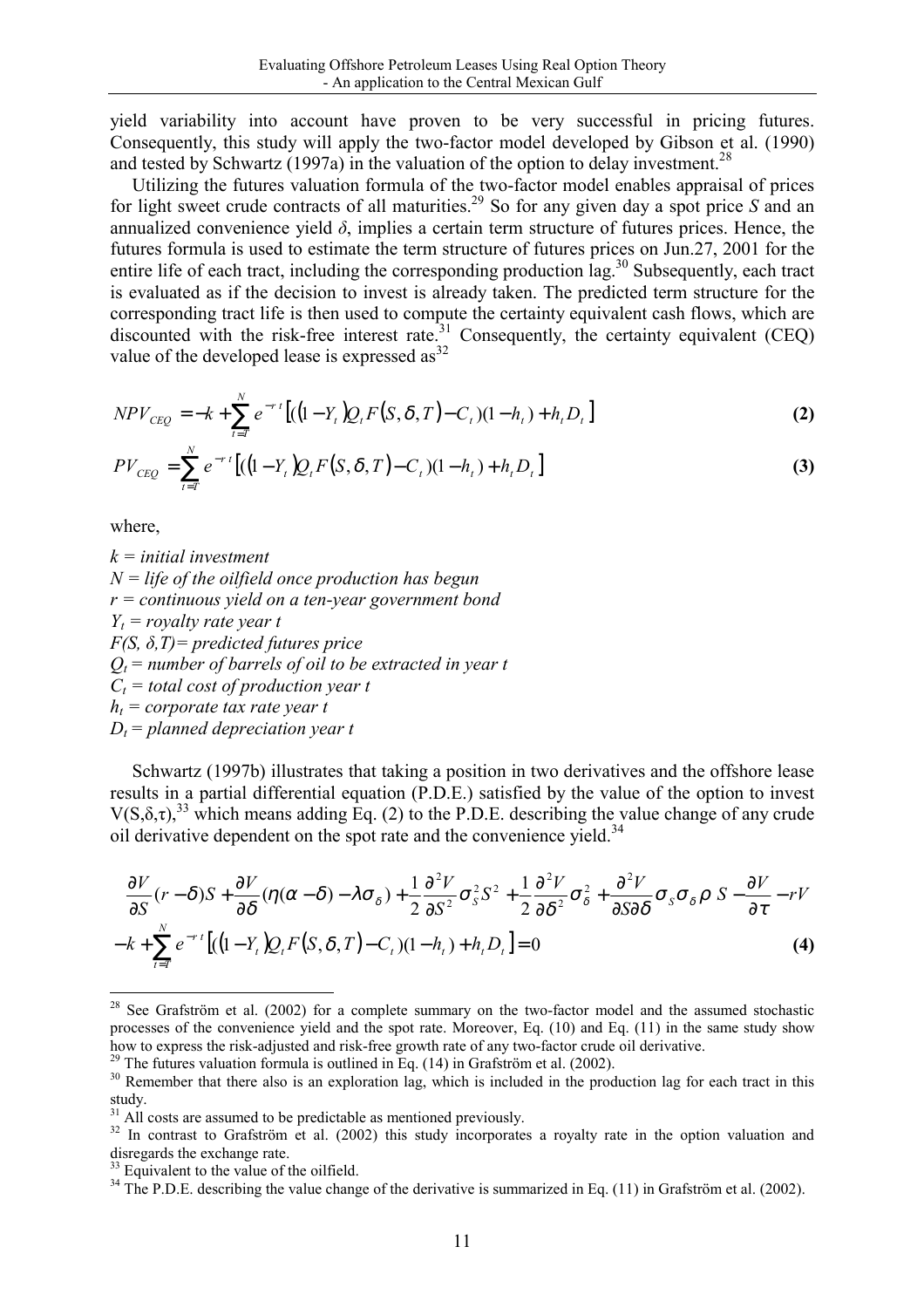where,

*δ = annualized net convenience yield η = annualized reversion rate in the convenience yield α = mean convenience yield λ = market price of convenience yield risk ρ = correlation between process residuals σS = standard deviation of the spot rate σδ= standard deviation of the annualized convenience yield τ = time to maturity (T-t)* 

All five corresponding boundary conditions to Eq. (4) are equivalent to the boundary conditions used in Grafström et al. (2002). Unfortunately, Eq. (4) is missing a closed form analytical solution satisfying the option to invest. As a result, the P.D.E. is solved numerically using an explicit finite difference method for each specific tract.<sup>35</sup> Remembering that the option to delay is an American option necessitates the implementation of a backward iteration at each discrete point in time in the numerical solution. The iteration is carried out to see when investment is optimal, for all possible values of the convenience yield and the spot rate.

### **4.3 Estimation of Real Option Parameters**

All model parameters will be estimated over a historic period of eight years, since the offshore tracts will provide the leaseholder with cash flows over at least an eight-year period. As in Grafström et al. (2002) the spot price is approximated by the closest maturity futures contract traded on the NYMEX.<sup>36</sup> The implied annualized convenience yield is then found by rearranging Eq. (1) for weekly futures data over the period Jun.26, 1992 - Jun.22, 2000.<sup>37</sup>

In order to solve Eq. (4) parameters η, α, and  $\sigma_{\delta}$  are estimated between Jun.1992-Jun.2000 using the seemingly unrelated regression (S.U.R.) summarized in Table 6, following Grafström et al.  $(2002)$ <sup>38</sup>. The correlation between the process residuals is generated by the S.U.R, whereas the standard deviation of the crude spot price is found by analyzing time series data for the eight-year estimation period.

Finally, the assessment of the exogenous market price of convenience yield risk,  $\lambda$ , is performed accordingly. I use prices of crude oil contracts traded on the NYMEX and compare these to the estimates generated by the valuation model. The optimal value of the market price of risk is obtained by minimizing the sum of squared errors (SSE) for the chosen contracts by varying  $\lambda$ <sup>39</sup> For a total of 838 weekly futures observations, the corresponding annualized convenience yield and interest rate are used to compute theoretical prices for each week. The estimation of  $\lambda$  is optimized by using futures with distant maturities, since accurate pricing of long time maturity contracts is undoubtedly most important for the valuation of long run petroleum cash flows.<sup>40</sup> Seven annual contracts with maturities from one to seven years are used in the optimization. The U.S. ten-year Government Bond is used in the pricing of the six- and seven-year contracts, the one-year U.S. T-bill is used for the one-year contract, and the five-year U.S. Government Bond is used for the price estimation of the four remaining

 $35$  The numerical solution is programmed in Matlab and is summarized in the Appendix.

<sup>&</sup>lt;sup>36</sup> All futures data is provided by NYMEX, where 35 monthly light sweet crude futures contracts are traded.

<sup>&</sup>lt;sup>37</sup> The implied convenience yield is computed for the last trading day of each week during the entire period. See Grafström et al. (2002) for a more comprehensive explanation of the convenience yield and spot rate estimation.

<sup>&</sup>lt;sup>38</sup> Weekly data of the spot rate and convenience yield are jointly regressed against their lagged values.<br><sup>39</sup> More precisely, I use the analytical solution in Eq. (14) presented in Grafström et al. (2002).

<sup>&</sup>lt;sup>40</sup> Although, some of these contracts are traded under poor liquidity they are vital in estimating long-run crude prices, which are critical in petroleum investment.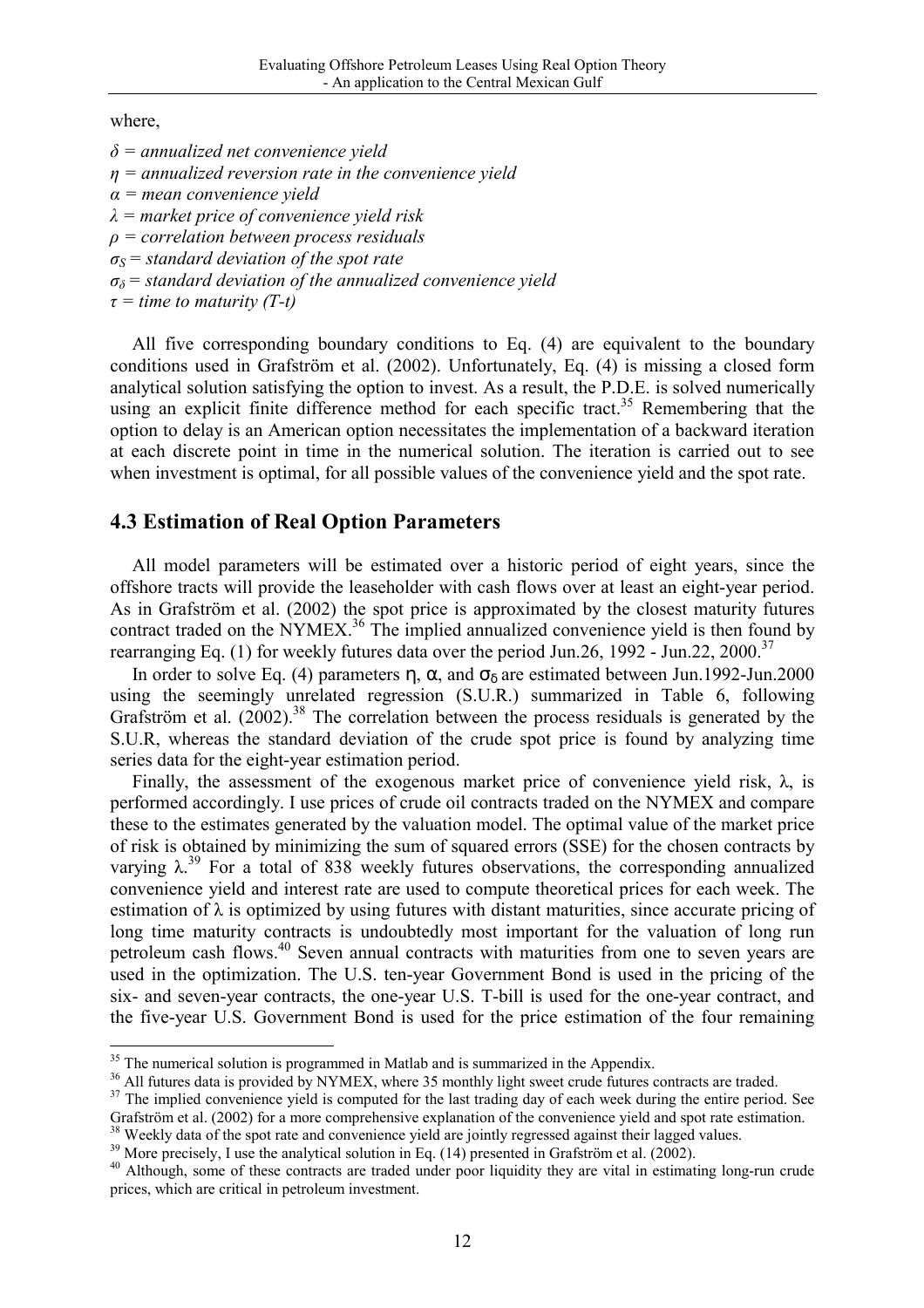contracts. Most previous studies have used short-term contracts in the parameter estimation and implicitly presumed that estimates should be adequate also in pricing contracts of longer maturity. To assess whether the market price of risk is dramatically different using short-term contracts I also use futures with maturities ranging from two to six months.<sup>41</sup>

Findings presented by Gibson et al. (1990) indicate that the two-factor model's assumption of a constant market price of risk is unsuitable for such a highly volatile parameter. Nevertheless, accurate pricing can still be attained despite the unrealistic assumption. So the out of sample pricing ability is tested on futures between Nov.2000 - Jun.2001, $^{42}$  in order to verify whether the optimized  $\lambda$  is sensible. The mean pricing error (MPE) and the root mean square error (RMSE) are calculated for each contract in order to determine whether there exists a general overpricing and the magnitude of it. The errors are then compared to the residuals of Gibson et al. (1990), Schwartz (1997a), and Grafström et al. (2002).

## **5. EMPIRICAL ANALYSIS**

### **5.1 Real Option Parameters**

Since the real option value is dependent on so many parameters it is necessary to closely examine the distribution of the variables. To control whether the random walk<sup>43</sup> and lognormal distribution assumption of crude prices is supported by the data I analyze the OLS regression results in Table 5. Each weekly logarithmic spot return is regressed against the lagged value.

|                                                                                                     |           |         | $1$ avive $\beta$   |       |                  |     |  |  |
|-----------------------------------------------------------------------------------------------------|-----------|---------|---------------------|-------|------------------|-----|--|--|
| Time Series Properties of $ln(St/St-1)$                                                             |           |         |                     |       |                  |     |  |  |
| The table reports the regression parameters using weekly price notations between Jun.1992-Jun.2000. |           |         |                     |       |                  |     |  |  |
| Period                                                                                              |           | t(b)    | $DW^{\mathfrak{a}}$ | $R^2$ | $\sigma_{S}^{P}$ |     |  |  |
| Jun. 92 - Jun. 00                                                                                   | $-0.0060$ | $-0.12$ | 2.00                | 0.00  | 30.85%           | 418 |  |  |
| OLS model: $ln(S_t/S_{t-1}) = a + b ln(S_{t-1}/S_{t-2}) + \varepsilon_t$                            |           |         |                     |       |                  |     |  |  |
|                                                                                                     |           |         |                     |       |                  |     |  |  |

**Table 5**

<sup>a</sup> DW denotes the Durbin-Watson statistic.

 $\sigma_S$  denotes the annualized standard deviation of ln(S<sub>t</sub>/ S<sub>t-1</sub>) over the period. N denotes the number of observations.

The resulting regression parameters in Table 5 support the notion of spot prices following a random walk. The drift term is not significant during the estimation period. Analyzing the explanatory power of the regression leads to the conclusion that historic returns are unable to explain future returns. In addition, studying the Durbin-Watson statistic implies no presence of positive autocorrelation between residuals, so regression estimates are fairly accurate. Examining Fig. 2 lends further support for the random walk assumption and there seems to be no indication of strong mean reversion in spot prices.

Table 6 provides strong evidence of high and significant mean reversion in the convenience yield, agreeing with previous studies suggesting strong mean reversion [Gibson et al. (1990); Bessembinder, Coughenour, Seguin, and Monroe Smoller (1995)]. Any deviation from the convenience yield mean of 10.95% was adjusted within approximately

<sup>&</sup>lt;sup>41</sup> The three-month U.S. T-bill is used for pricing futures with maturity of two to four months. Other short-term contracts are valued using the six-month U.S. T-bill.

 $42$  Again using Eq. (14) in Grafström et al. (2002).

 $43$  Equivalent to a GBM.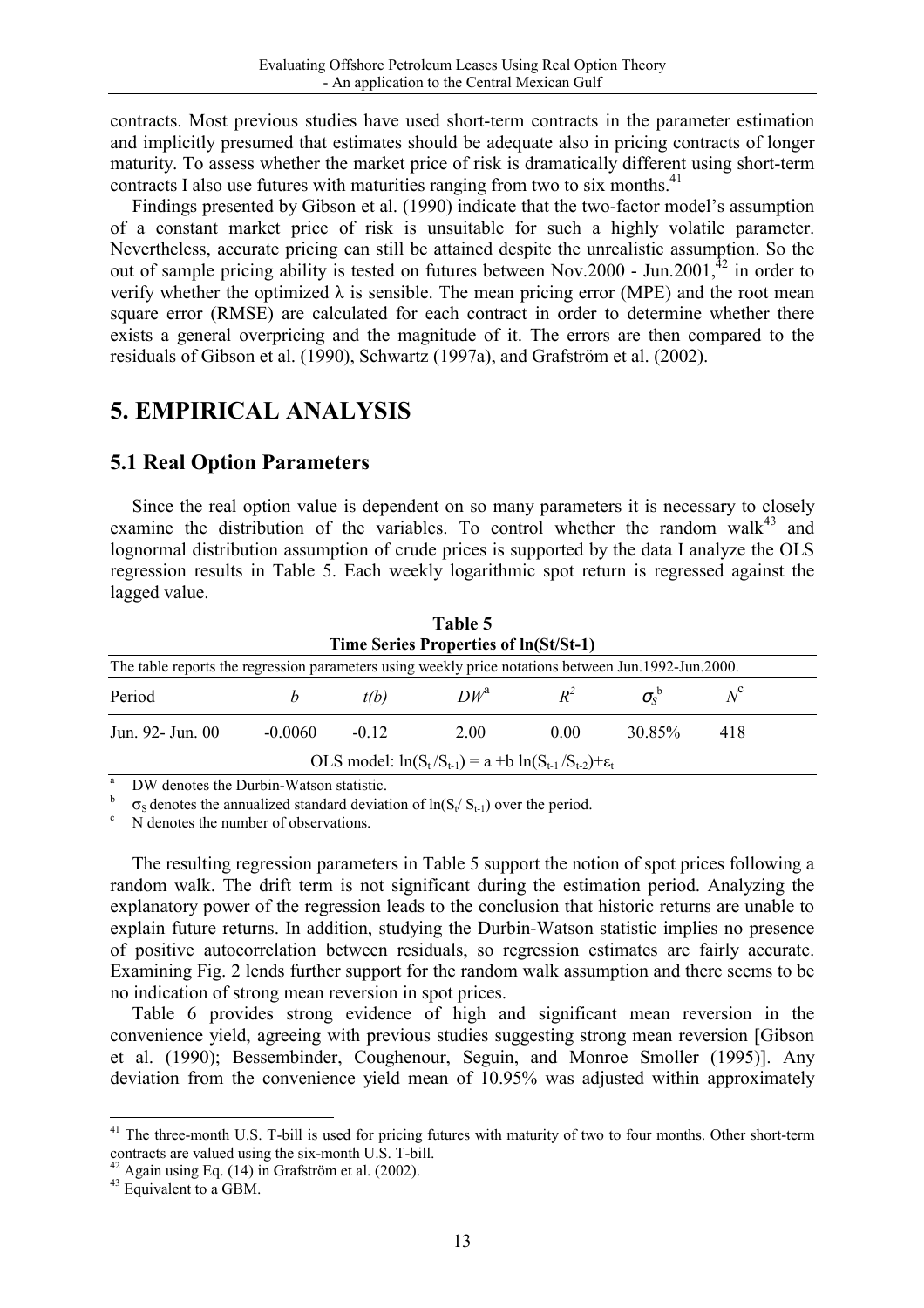eight weeks during the eight-year estimation period. Also, the volatility of the convenience yield is extremely high as is the positive correlation with spot prices, agreeing with previous research.<sup>44</sup> Fig. 2 gives further support to the notion of a stochastic mean reverting convenience yield.

#### **Figure 2 Annualized Convenience Yield and the Spot Price of Light Sweet Crude in Dollars**

The figure displays the evolution of the Light Sweet Crude spot price, approximated by the nearest maturity contract on the NYMEX, and the annualized convenience yield calculated using Eq. (1) for weekly futures prices between Jan.1992-Jul.2001.



#### **Table 6 Estimation of the Parameters of the Joint Stochastic Process<sup>a</sup> Followed by**  $\Delta\delta$  and  $\ln(S_t/S_{t-1})$

The table reports the parameters of the seemingly unrelated regression performed using weekly price notations between Jun.1992-Jun.2000.The logarithmic spot price change and the change in the convenience yield were regressed jointly against their lagged values using the below equations.

| Period                                                                                                                    |        | t(n) | $\alpha$      | $t(\alpha)$ | $\sigma_{\delta}$ | $\rho_{S,\delta}$ |      | $N^c$ |  |
|---------------------------------------------------------------------------------------------------------------------------|--------|------|---------------|-------------|-------------------|-------------------|------|-------|--|
| Jan. 90-Dec. 99                                                                                                           | 6.6934 | 5.08 | $0.1095$ 1.81 |             | 93.06%            | 0.55              | 0.06 | 418   |  |
| $ln(S_t/S_{t-1}) = a + b ln(S_{t-1}/S_{t-2}) + \varepsilon_t$<br>$\Delta \delta_t = \beta_0 + \beta_1 \delta_{t-1} + e_t$ |        |      |               |             |                   |                   |      |       |  |
|                                                                                                                           |        |      |               |             |                   |                   |      |       |  |

The seemingly unrelated regression model was fitted to estimate the coefficients of  $\Delta \delta_t$  and  $\ln(S_{t-1}/S_{t-2})$ jointly regressing, respectively, the former variable  $\delta_{t-1}$  and the latter on its lagged value.

b

<sup>b</sup> The estimates of  $\eta$  and  $\sigma_{\delta}$  have been annualized. N denotes the number of observations.

The optimized  $\lambda$  of 0.2489 in Table 7 was estimated from 838 weekly futures contracts, with maturities from one to seven years over the eight-year estimation period. Moreover, the optimized market price of convenience yield risk led to a within sample MPE of \$-0.25 and to an RMSE of \$2.64. In addition, the short-term market price of risk is presented.

There clearly exists a difference in  $\lambda$  in regard to the timeframe. It is evident from Table 7 that valuation of futures with less time to maturity is more accurate. However, long-run futures data is less frequent, which makes valuation difficult. In addition, a big part of the SSE for the long-run futures is due to just a few observations, which tend to neutralize each

<sup>&</sup>lt;sup>44</sup> As expected by the theory of storage, arguing that when the oil supply is scarce benefits of owning oil are high as is the spot price.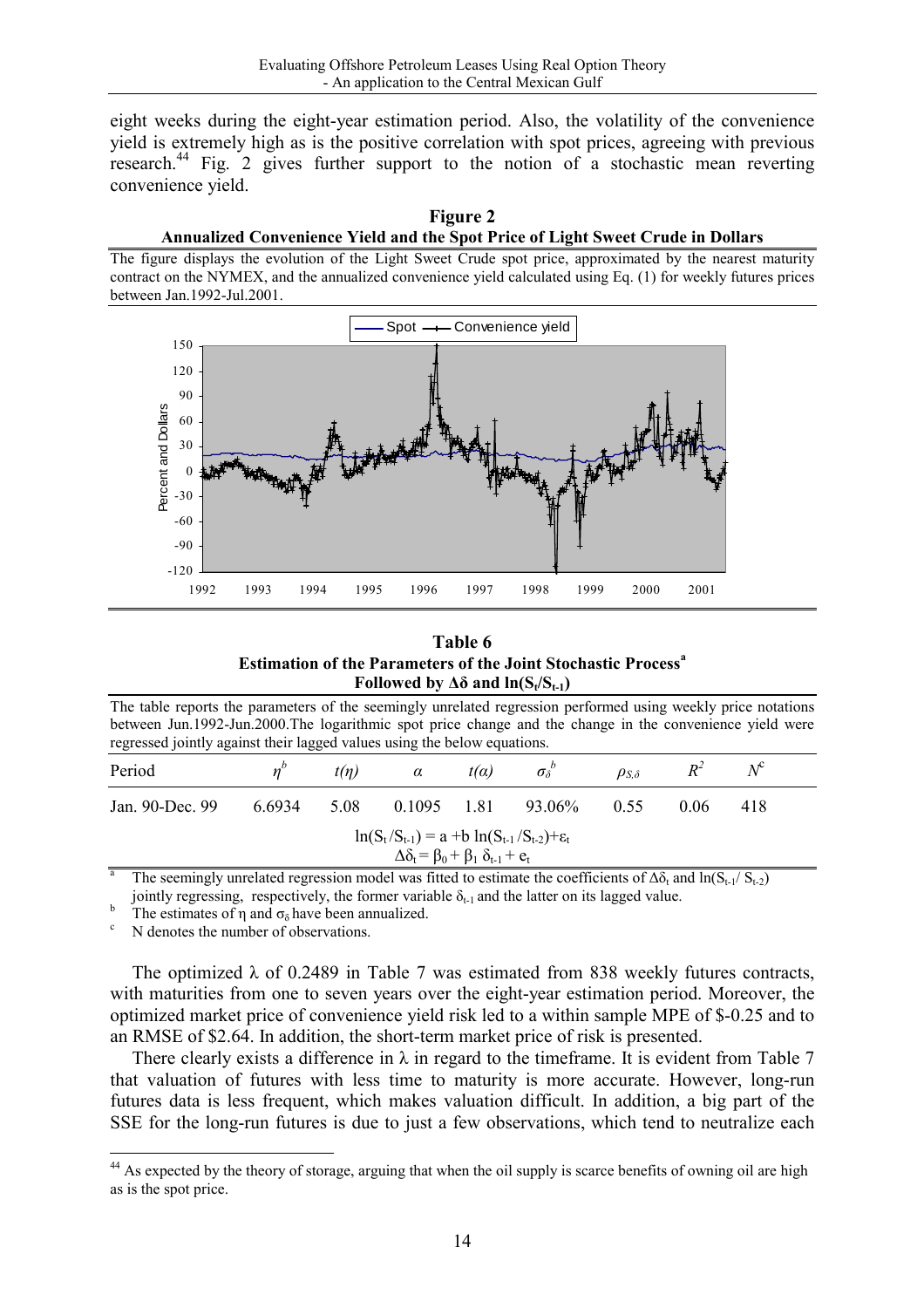other according to the MPE. Apparently the valuation of distant maturity petroleum derivatives is extremely troublesome in times of very high or low crude oil prices.

| L<br>I |  |  |  |  |  |  |  |
|--------|--|--|--|--|--|--|--|
|--------|--|--|--|--|--|--|--|

#### **Summary Statistics on Pricing Errors in Optimizing the Market Price of Risk, λ**

The table presents the optimized value of the market price of risk. Estimation of the optimal  $\lambda$  for long- and short-run contracts was performed by minimizing SSE over an eight-year period.

| Period                                                                    |                  | MPE <sup>a</sup>   | RMSE <sup>b</sup> | SSE <sup>c</sup>  | λ           |  |
|---------------------------------------------------------------------------|------------------|--------------------|-------------------|-------------------|-------------|--|
| Long maturity futures <sup>d</sup><br>Short maturity futures <sup>d</sup> | 0.2489<br>0.0512 | $-0.25$<br>$-0.06$ | 2.64<br>0.52      | 5840.61<br>563.43 | 838<br>2090 |  |
| Period: Jun.1992-Jun.2000                                                 |                  |                    |                   |                   |             |  |

<sup>a</sup> MPE refers to the mean pricing error in Dollars. Where N denotes number of observations,  $\hat{F}$  the theoretical futures price, and  $F$  the actual futures price.

$$
MPE = \frac{1}{N} \sum_{n=1}^{N} (\hat{F}_n - F_n)
$$

<sup>b</sup> RMSE refers to the root mean square error in Dollars.

$$
RMSE = \sqrt{\frac{1}{N} \sum_{n=1}^{N} (\hat{F} - F)^2}
$$

c SSE refers to the sum of square errors.

 $\alpha$ <sup>d</sup> Long maturity futures refers to the seven contracts ranging from one to seven years, while short maturity futures includes five contracts with lengths from two to six months.

Furthermore, Table 7 lends support to previous studies finding a positive market price of convenience yield risk for both short- and long-term futures, implying that investors demand a higher return for bearing convenience yield risk. However, economic theory indicates that the presence of convenience yield risk positively correlated with spot prices should decrease variability in futures contracts, thereby reducing the investors required return.<sup>45</sup> As a consequence, the risk premium of the convenience yield should be negative. Gibson et al. (1990) find evidence of a highly negative market price of risk for the period of Jan.1984- Nov.1988 for all available contracts. Oppositely, Schwartz (1997a) detects a positive market price of risk for the period of Jan.1985-Feb.1995, on the NYMEX as does Grafström et al. (2002) on the International Petroleum Exchange (IPE) in London. Consequently, the notion of a positive market price of risk is strengthened by findings from two exchanges, over three different estimation periods during the past two decades, and using two different parameter estimation methods. Overall, pricing accuracy is better in studies indicating a positive λ.

#### **5.2 Out of Sample Pricing Performance**

Since carrying out a real option valuation implies estimating long distant cash flows it is vital to test the performance in pricing out of sample futures contracts. Long maturity futures are valued between the period Nov.2000-Jun.2001 to detect any presence of measurement error in the parameter estimation. The selected contracts had maturities from one to seven years. Table 8 shows the worsening performance of the model for contracts with longer maturity. Gibson et al. (1990) and Grafström et al. (2002) make the same discovery.<sup>46</sup> One way to remedy would be to use weekly updates of  $\lambda$ , but real option models assume a constant

 $45$  One way to confirm this is to observe Eq. (1).

<sup>&</sup>lt;sup>46</sup> One explanation would be the poor structure of the crude oil futures market resulting in decreasing liquidity and thereby less reliable price quotes for the long-term segment.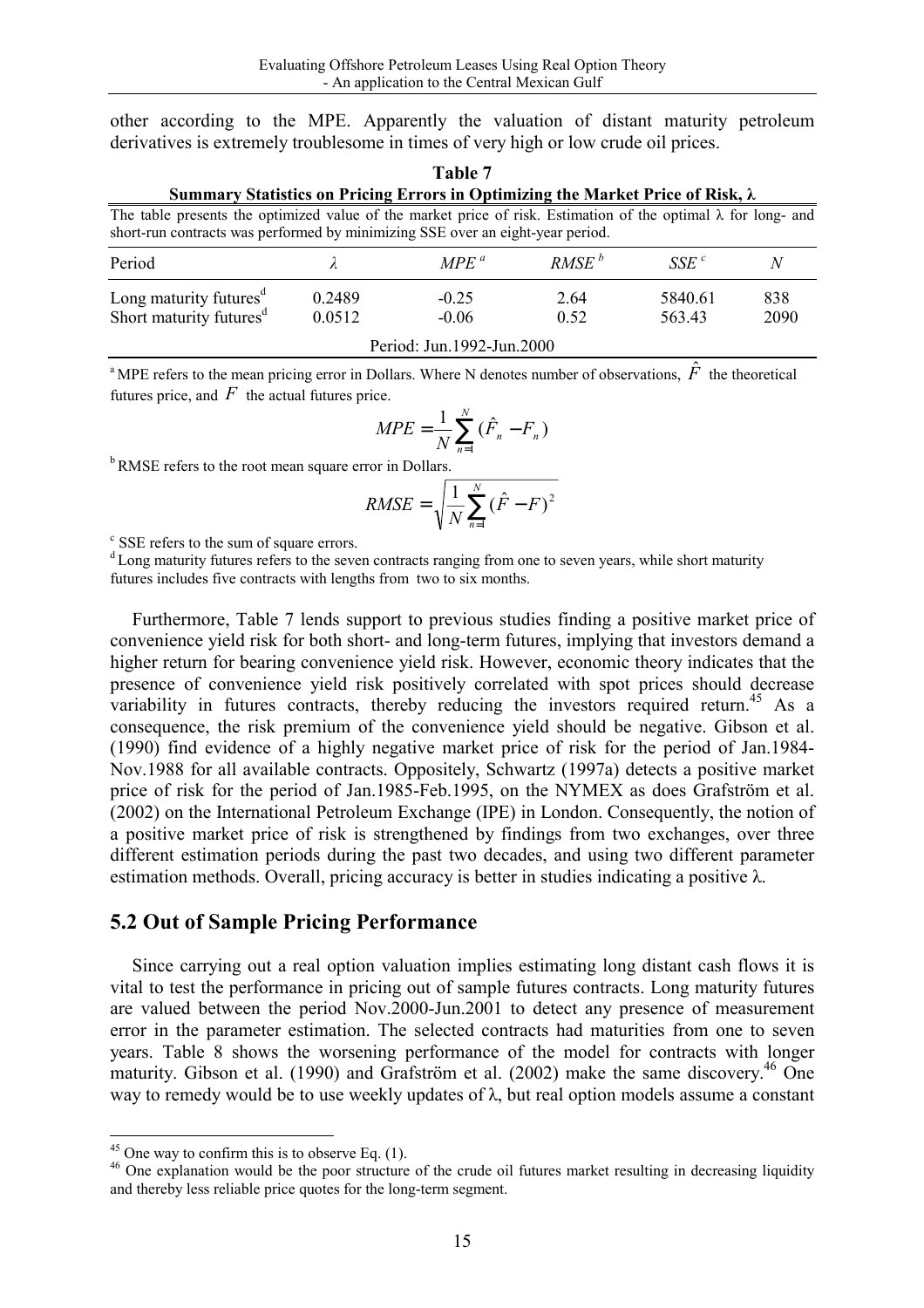λ. Moreover, updating the market price of risk is more likely to improve valuation of shortterm contracts than long-term, since  $\lambda$  is rather constant among longer contracts. The optimized  $\lambda$  renders a reasonable pricing performance for the model. Errors presented in Table 8 typically range between 7.5-15%. Indeed, this might seem on the high side but it should be emphasized that long distant cash flows are not critical to tract value. Rather it is the first few years that are important and still there is often a long production lag until petroleum can be extracted.<sup>47</sup>

| Table 8                                                                     |
|-----------------------------------------------------------------------------|
| <b>Summary of Pricing Errors in Valuing out of Sample Futures Contracts</b> |

The table summarizes the performance of the two-factor model in weekly pricing of futures contracts, for the period of Nov.17, 2000-Jun.15, 2001. The test includes contracts with up to seven years maturity. MPE and RMSE are expressed in U.S. Dollars.

| Maturity (years)                              | <b>MPE</b> | <b>RMSE</b>                 | SSE    | $\boldsymbol{N}$ |  |  |  |
|-----------------------------------------------|------------|-----------------------------|--------|------------------|--|--|--|
|                                               | 1.91       | 2.15                        | 138.97 | 30               |  |  |  |
| 2                                             | 3.21       | 3.41                        | 348.93 | 30               |  |  |  |
| 3                                             | 3.75       | 4.19                        | 140.39 | 8                |  |  |  |
| 4                                             | 4.03       | 4.75                        | 90.31  | 4                |  |  |  |
| 5                                             | 3.56       | 4.42                        | 77.99  | 4                |  |  |  |
| 6                                             | 3.08       | 4.11                        | 67.60  | 4                |  |  |  |
|                                               | 2.36       | 3.74                        | 56.04  | 4                |  |  |  |
| In Percentage of Mean Spot Price <sup>a</sup> |            |                             |        |                  |  |  |  |
|                                               | 6.58%      | 7.41%                       |        |                  |  |  |  |
| 2                                             | 11.04%     | 11.74%                      |        |                  |  |  |  |
| 3                                             | 12.60%     | 14.09%                      |        |                  |  |  |  |
| 4                                             | 12.93%     | 15.24%                      |        |                  |  |  |  |
| 5                                             | 11.41%     | 14.16%                      |        |                  |  |  |  |
| 6                                             | 9.86%      | 13.18%                      |        |                  |  |  |  |
| 7                                             | 7.57%      | 12.00%                      |        |                  |  |  |  |
|                                               |            | Period: Nov.2000 - Jun.2001 |        |                  |  |  |  |

<sup>a</sup> Mean spot price, \$29.04, is calculated as the arithmetical mean of the spot price for the period Nov. 2000-Jun.2001. However, the mean spot price corresponding to the three-year contract was \$29.74 and even higher, \$31.18, for longer futures.

Nonetheless, in comparison with the study performed by Schwartz (1997a) it is evident that the estimates are clearly less accurate. His results for the same maturity contracts range between 1.5-7.5%, clearly superior to this study. Several different explanations are plausible. The first one is the difference of parameter estimation methods: This study uses the parameter appraisal method of Gibson et al. (1990), while the Schwartz study uses the more complex Kalman Filtering. Another rationale could be that this study has fewer observations, which implies that a few outliers can affect the aggregate pricing ability substantially.<sup>48</sup> During the estimation period crude prices were high and the theoretical prices computed were inaccurate in predicting the term structure for long-run futures. However, removing the trading days containing spot prices over \$30 improves pricing performance.<sup>49</sup> In addition, the model seems

  $47$  Moreover, on June 27, 2001 when all tracts are assumed to be awarded the pricing error for the one-year contract is only one cent and for the two-year contract approximately one Dollar.

<sup>&</sup>lt;sup>48</sup> Contracts traded on NYMEX with maturities of four years and more all have expiration dates in December and therefore there only exists data for these maturities for a month each year.

<sup>&</sup>lt;sup>49</sup> Five observations were removed for the one-year and two-year contract resulting in an RMSE of 5.82% and 10.41% respectively.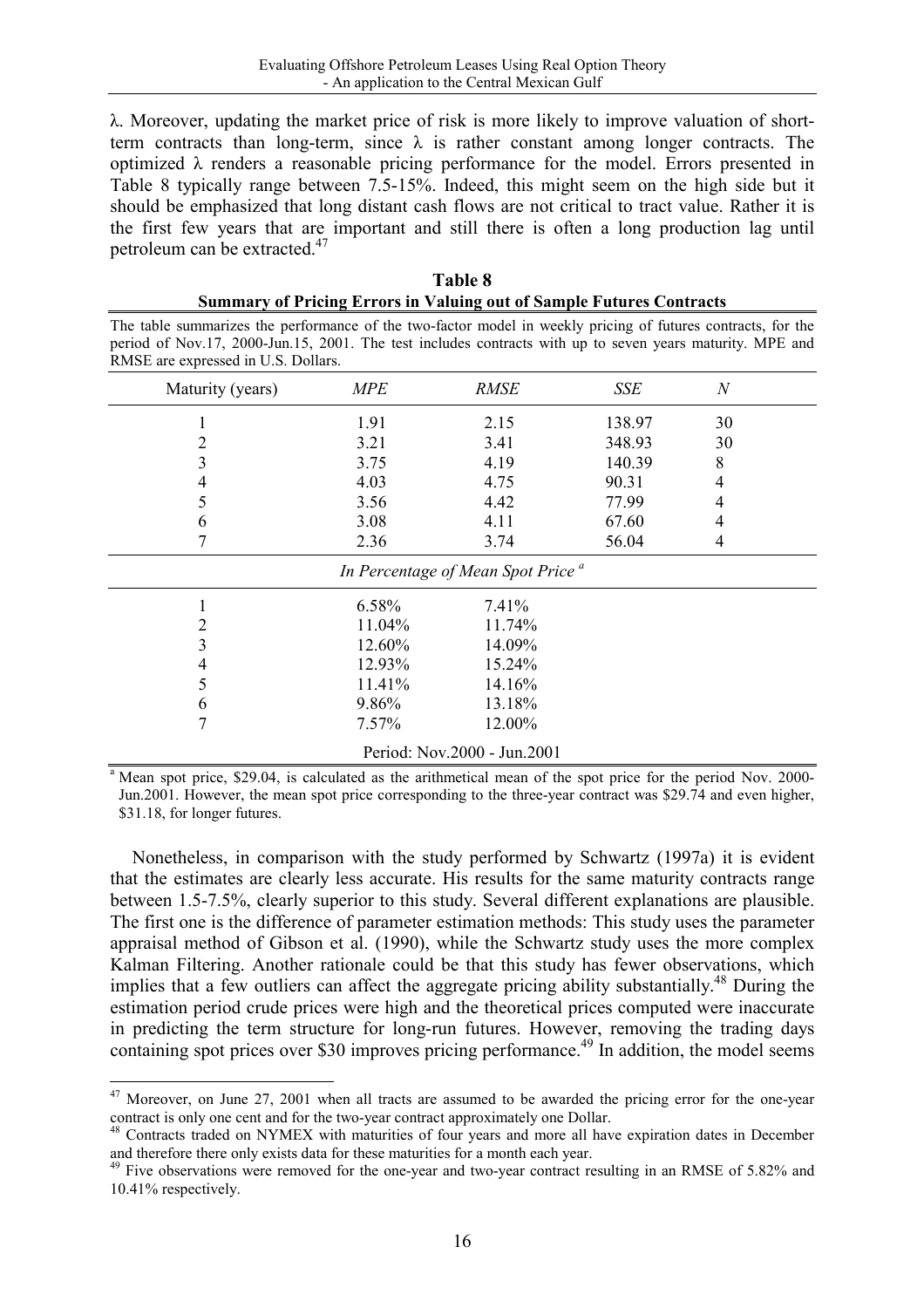to do poorly for extremely low crude prices when the in-sample data is used in the optimization of the market price of risk. Nevertheless, for spot prices somewhere between \$15-\$25 per barrel term structure estimates are satisfying. Analyzing MPE values in Table 8 suggests a general overpricing of contracts, agreeing with previous studies.

## **5.3 Tract Value Analysis**

 The advantage of evaluating tracts with a real option approach lies in the avoidance of subjective projections about future spot prices. In addition, estimating real option value does not demand a forecast of a risk-adjusted discount rate, since a risk-free rate is used in the discounting of certainty equivalent cash flows. Table 9 summarizes the parameters used in the option valuation.

The option value for each tract is found by solving the P.D.E. in Eq. (4) for corresponding lease-specific data on Jun.27, 2001. More specifically, all leases are valued by predicting the term structure of futures prices and incorporating the value of delaying exploration and development, assuming a predetermined oil extraction rate and certain forecasted costs. Since underlying data is provided by the MMS, differences between the option valuation estimates and ADV estimates should be due primarily to differences in the financial valuation techniques. Although, analysts using the same geological information and cost data might end up with significantly different values.<sup>50</sup> Also, data used by the MMS may deviate from industry expectations for quantities of petroleum and development costs.

|                                                                                                           |                                                                                      |  |  | тане 9 |  |  |  |                  |  |
|-----------------------------------------------------------------------------------------------------------|--------------------------------------------------------------------------------------|--|--|--------|--|--|--|------------------|--|
| <b>Review of Parameters Used in the Real Option Valuation</b>                                             |                                                                                      |  |  |        |  |  |  |                  |  |
| The table reports the estimated parameters used in the real option valuation as expressed in Eq. (4). The |                                                                                      |  |  |        |  |  |  |                  |  |
| parameters have previously been reported in Table 4, 5, 6, and 7.                                         |                                                                                      |  |  |        |  |  |  |                  |  |
|                                                                                                           | $S^a$ $\delta^a$ $r^a$ $\alpha$ $\eta$ $\rho_{S,\delta}$ $\lambda$ $\sigma_{\delta}$ |  |  |        |  |  |  | $\sigma_{\rm S}$ |  |
|                                                                                                           | \$25.61 -1.67% 5.11% 0.1095 6.6934 0.55 0.2489 93.06% 30.85%                         |  |  |        |  |  |  |                  |  |

**Table 9** 

<sup>a</sup> The spot price, convenience yield, and instantaneous risk-free interest rate are all collected on Jun. 27, 2001. The current rate of the ten-year government bond approximates the long run risk-free interest rate applied in the estimation of the term structure.

Table 10 presents simple correlation coefficients measuring the degree of linear association between the alternative measures of lease value. Comparing results in Table 10 to findings of Paddock et al. (1988) indicates a substantially higher correlation between MMS estimates and the winning bids, suggesting that MMS is either using a more efficient estimation method or that bidders have become more familiar with government estimation procedures. Another plausible explanation implies that the difference in assessment of geologic potential has diminished between the two over the past years. Also, the correlation between real option estimates and the top bids is twice as high, indicating that the option approach is successful in evaluating the unique risk profiles among sample tracts. On the other hand, the relation between the option value and the government estimates is lower in this study, but still evident. It could be a sign of the real option approach capturing some sort of investment value that the government overlooks or possibly an indication of some sort of measurement error.

Further comparing findings of this study with the results of Paddock et al. (1988) suggests that the assumption of spot prices following a GBM in the latter study provides an insufficient description of futures prices. However, some caution in comparing the two studies should be taken since most of the tracts in the Paddock study were gas tracts that were in the money,

 $50$  Due to different spot price forecasts and cash flow models.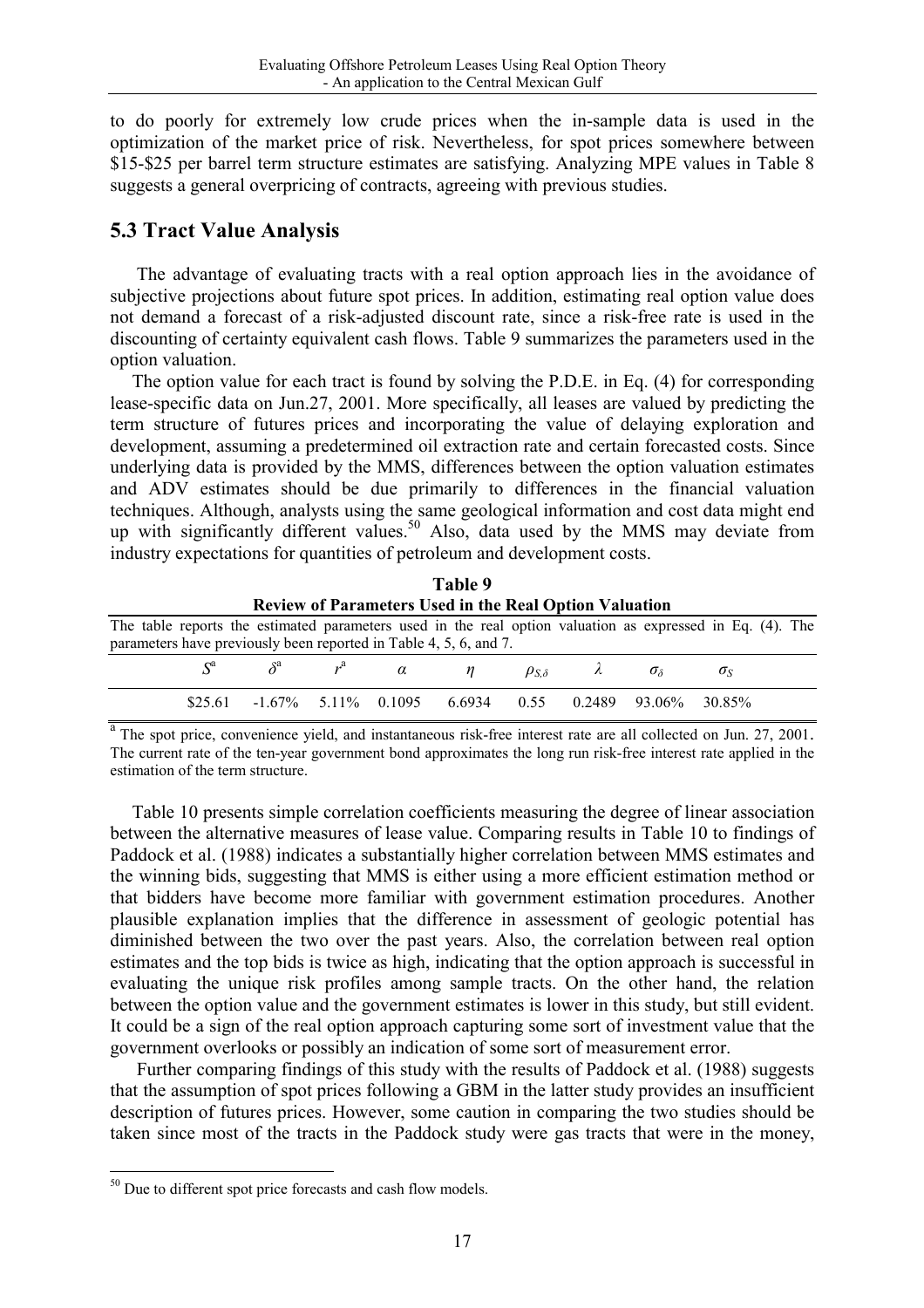and typically had low development costs. Furthermore, they had only a five-year lease term. Perhaps the option values of the latter study would have been relatively higher if ten-year leases also had been valued as in this study.

|                                                    |                |                | Table 10                                                       |      |                |                                                                                                              |  |  |
|----------------------------------------------------|----------------|----------------|----------------------------------------------------------------|------|----------------|--------------------------------------------------------------------------------------------------------------|--|--|
| <b>Correlation Coefficients Between Valuations</b> |                |                |                                                                |      |                |                                                                                                              |  |  |
|                                                    |                |                |                                                                |      |                | The table reports correlation coefficients between the option value (OV), government ADV, geometric mean bid |  |  |
|                                                    |                |                | (GB), and the high bid (HB) for the total sample of 23 leases. |      |                |                                                                                                              |  |  |
|                                                    |                | O <sub>V</sub> | <b>ADV</b>                                                     | GB   | H <sub>B</sub> |                                                                                                              |  |  |
|                                                    | O <sub>V</sub> | 1.00           |                                                                |      |                |                                                                                                              |  |  |
|                                                    | <b>ADV</b>     | 0.52           | 1.00                                                           |      |                |                                                                                                              |  |  |
|                                                    | <b>GB</b>      | 0.20           | 0.44                                                           | 1.00 |                |                                                                                                              |  |  |
|                                                    | HB             | 0.44           | 0.70                                                           | 0.76 | 1.00           |                                                                                                              |  |  |

Table 11 presents estimates of average sample value using four different measures. Sample mean value using the real option approach amounts to \$17.99 million, whereas the average value for the high bids is \$5.36 million, and the average government estimate is only \$1.70 million. Findings strongly disagree with the notion of a winner's curse present in offshore petroleum auctions. Sample values for the real option approach are approximately three times higher than the highest bids and ten times higher than government ADV estimates. Also, only three tracts in the sample received a high bid exceeding the real option value.

Another important aspect of the option approach for firms is the strategic aspect of when to explore and subsequently develop an acquired offshore lease. Real option models indicate when it is optimal for a firm to start exploration and development of a tract. For the sample used in this study results indicate that exploration should be delayed considering the high option values presented.

| Table 11                                                                                                   |  |  |  |  |  |
|------------------------------------------------------------------------------------------------------------|--|--|--|--|--|
| <b>Mean and Standard Deviations for Valuations</b>                                                         |  |  |  |  |  |
| The table reports summary statistics for each valuation methodology and for the aggregate 23 tracts in the |  |  |  |  |  |
| sample. OV-ADV etc. represents the tract-by-tract difference in OV and ADV valuations. All amounts are     |  |  |  |  |  |
| quoted in \$ millions.                                                                                     |  |  |  |  |  |

| $\mu$ quoted in $\phi$ immons. |             |                 |                |  |
|--------------------------------|-------------|-----------------|----------------|--|
| Valuation                      |             | Sample standard | Standard error |  |
| Methodology                    | Sample mean | deviation       | of the mean    |  |
|                                |             |                 |                |  |
| OV                             | 17.99       | 16.44           | 3.43           |  |
| $_{\rm HB}$                    | 5.36        | 7.51            | 1.57           |  |
| <b>GB</b>                      | 1.51        | 1.70            | 0.36           |  |
| <b>ADV</b>                     | 1.70        | 2.36            | 0.49           |  |
| OV-HB                          | 12.63       | 14.76           | 3.08           |  |
| $OV-GB$                        | 16.48       | 16.19           | 3.38           |  |
| OV-ADV                         | 16.29       | 15.34           | 3.20           |  |
| ADV-GB                         | 0.20        | 2.21            | 0.46           |  |
| <b>HB-ADV</b>                  | 3.66        | 6.09            | 1.27           |  |
|                                |             |                 |                |  |

Apparently option theory provides a strong explanation for the historic discrepancy between government and industry valuations in petroleum auctions. Consequently, results contradict the notion of a winner's curse. There seems to be substantial value in delaying exploration and development of tracts, a value not captured by the reservation prices of the MMS. In addition, leases in the sample with low investment costs and lower amount of reserves are likely to be developed earlier since the value of delaying investment is smaller. Results imply that the government should account for the option to delay, since any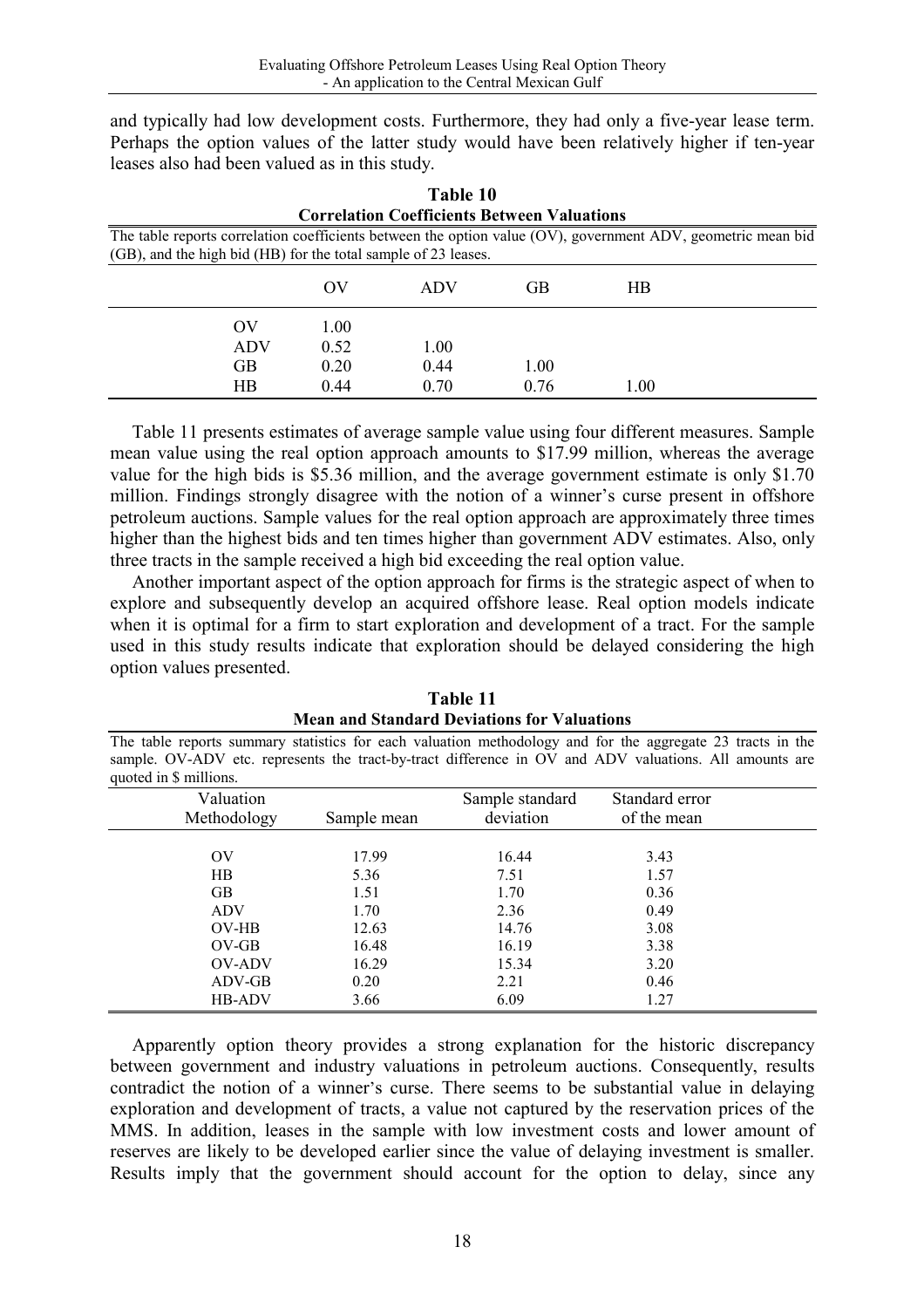uncertainty about future spot prices can drastically increase bonus bids, especially for highcost tracts. Hence, auctioning out tracts today should account for what happens to future high bids in case of rising crude prices.

Furthermore, Table 11 shows that the difference between ADV estimates and auction high bids is smaller than in the study by Paddock et al. (1988), which indicated a 400% difference in estimates. The decrease in disparity between the two was also implied by Table 10, suggesting an increase in correlation. Moreover, in contrast to previous studies the geometric mean bid is now smaller than the ADV. Again, this can be an indication of either an increased correspondence in government and industry assessment regarding geological potential or an increase in similarity of appraisal methods.

Nevertheless, the significant differences between option values and high bids raise the question whether option methods are credible in assessing tract value and whether the parameter estimation of this study has been carried out properly. Considering the geological uncertainty, spot price uncertainty, high investment costs, and the inherent managerial flexibility suggests that there undoubtedly exists value that a static cash flow valuation can't account for. Although, determining the exact size of this hidden value is difficult since geological and economical assumptions differ among firms. All sample tracts are out of the money and consequently all the tract value consists of the option to delay exploration. Clearly, the negative NPV values suggest that futures price predictions generated by the model are not overoptimistic. Rather, there should be cause for more disbelief regarding the estimations of the convenience yield and its' volatility.<sup>51</sup> Perhaps parameter estimates would have been different if they had been appraised from long-term contracts.

Using real option models implies estimating several volatile parameters.<sup>52</sup> Furthermore, it demands making assumptions that sometimes contradict reality. In particular, parameters are estimated from historical data not necessarily describing the future. Some of the parameters are in addition assumed constant over the life of the tract. Namely the risk-free interest rate, the volatility of the state variables, the correlation between state variables, and the market price of risk. Another important aspect is that security trading is assumed to be continuous and involve no transaction costs.

 Also, real option models overlook some vital aspects of reality in investment decisions. First, petroleum ventures frequently involve great expenditures, increasing the possibility of financial distress for a single firm. Such costs are not included in option models and would naturally decrease lease value for any bidding firm. Although, these financial distress costs can be reduced by entering partnerships bidding for offshore leases.<sup>53</sup> By also taking into account that extraction rates are predetermined and that geological uncertainty is considered only in the calculation of exploration costs suggests that the assumption of risk neutrality is questionable.

Still, the two-factor model values only the crude oil present in the field, all natural gas has been disregarded, clearly a questionable assumption for some of the oil and gas tracts. Moreover, removing the tracts from the sample that received bids that the MMS rejected decreases the difference between the sample mean for the option estimates and the accepted high bids. $54$ 

 $51$  These estimates could also affect the appraised mean reversion, since it is derived by carrying out a regression on convenience yield data.

 $52$  See Grafström et al. (2002) for a brief summary on the sensitivity of the two-factor model.

<sup>&</sup>lt;sup>53</sup> Partnerships bidding for tracts is a quite common occurrence in offshore petroleum auctions in the Gulf.

<sup>&</sup>lt;sup>54</sup> The sample mean high bids now correspond to 40% of sample mean option value and the correlation between the estimates rises to 0.61, compared to the previous figures of 30% and 0.44.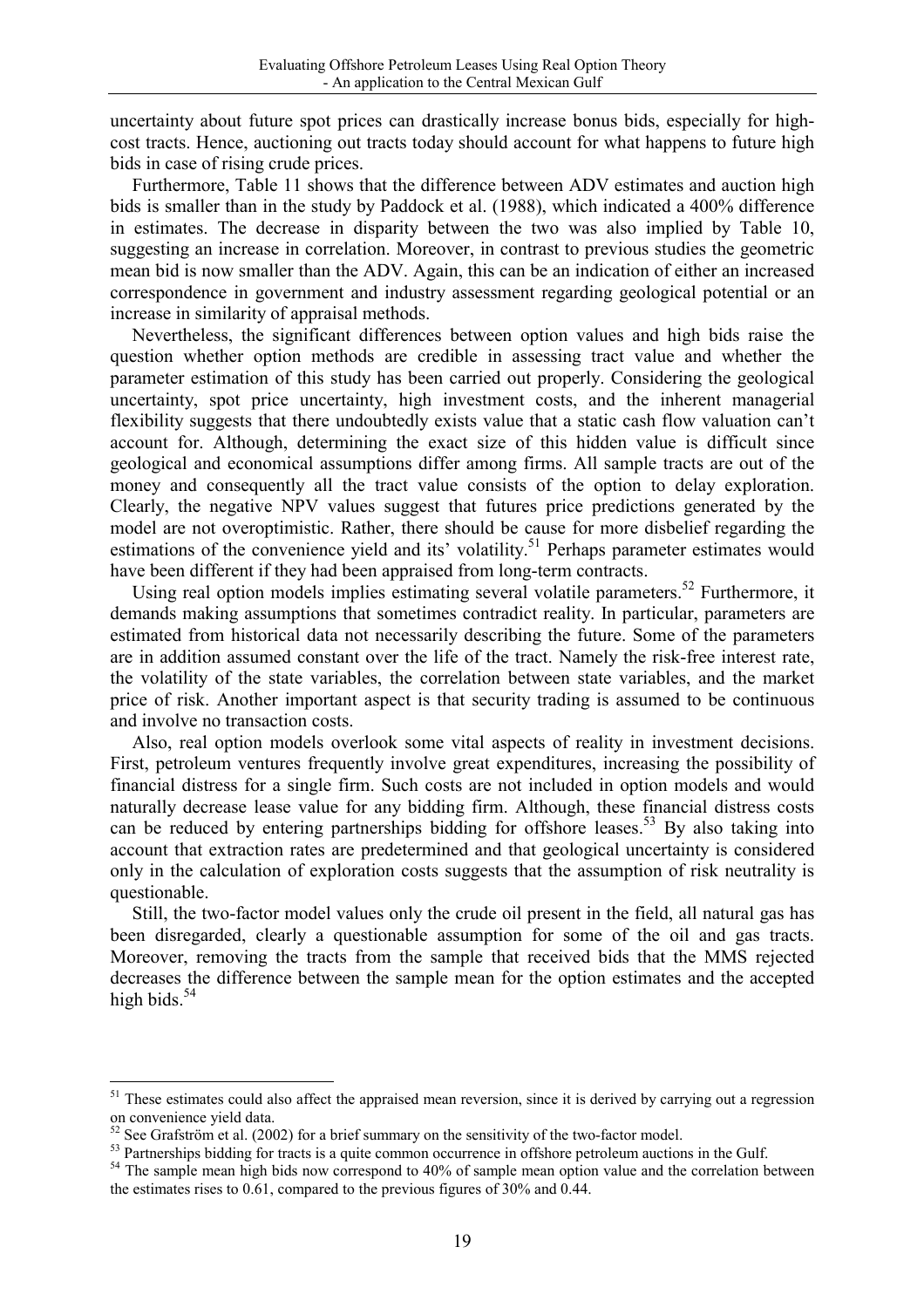## **6. SUMMARY AND CONCLUSIONS**

I examine whether a two-factor real option model, contingent on the spot price of crude oil and the convenience yield, is successful in explaining the highest bids in offshore petroleum auctions held by the U.S. Government. More specifically, the model values the option to delay exploration and development for 23 viable offshore tracts auctioned out in the Federal lease sale No.178 part 1. Subsequently, these values are compared with the high bids, geometric mean bids, and the government's own estimates of lease value. Using the same geological and cost data as the government suggests that the real option approach is successful in justifying the high bids. Findings display sample mean option values amounting to \$17.99 million, compared with \$5.36 million for the high bids, and \$1.70 million for government estimates. This strongly contradicts previous studies documenting the notion of a winner's curse present in offshore petroleum auctions.

Moreover, the correlation between real option estimates and the high bids is twice as high as in previous studies, indicating that the option approach is successful in evaluating the unique risk profiles among sample tracts. Option theory clearly provides a strong explanation for the historic discrepancy in petroleum auctions between government and industry valuations. There seems to be substantial value in delaying exploration of tracts not captured by the reservation prices of the government. Results imply that the government should account for the option to delay, since any uncertainty about future spot prices can drastically increase bonus bids, especially for high-cost tracts.

Nevertheless, the significant differences between option values and high bids raise the question whether option methods are credible in assessing tract value and whether the parameter estimation of this study has been carried out properly. Since all sample tracts were out of the money it can be argued that the prediction of crude prices is unlikely to be overoptimistic. A more credible source of error would be the estimation of the convenience yield from short-term data, which could have been done from long-term contracts instead. Another cause for a large difference could stem from the fact that option models neglect the apparent costs of financial distress in the petroleum industry for a firm. The inherent risk in these huge investments can decrease lease value for any bidding firm in the real world.

However, this study has disregarded all present natural gas, clearly a disputable assumption for some of the oil and gas tracts. Moreover, removing leases with high bids rejected by the government from the sample decreases the difference between the sample mean for the option estimates and the accepted high bids.

Evidence suggesting differences between the short- and long-term market price of risk is also presented, which stresses the importance of estimating parameters from long-term contracts when valuing distant cash flows. Furthermore, the market price of convenience yield risk for futures with long and short maturities is proven to be positive. An economic anomaly detected previously by Schwartz (1997a) and Grafström et al. (2002).

An interesting extension to this study would be to include the abandonment option to further evaluate the option features of offshore leases. More research should also be carried out on tracts that are perceived to be economically nonviable by the government to see whether option features can imply different procedures for the government. Finally, an interesting study would be to examine whether a real option model is successful in describing the opening and closing decisions of petroleum firms. Are these decisions influenced by the fortunes of the firms other tracts or are they connected to specific managerial factors?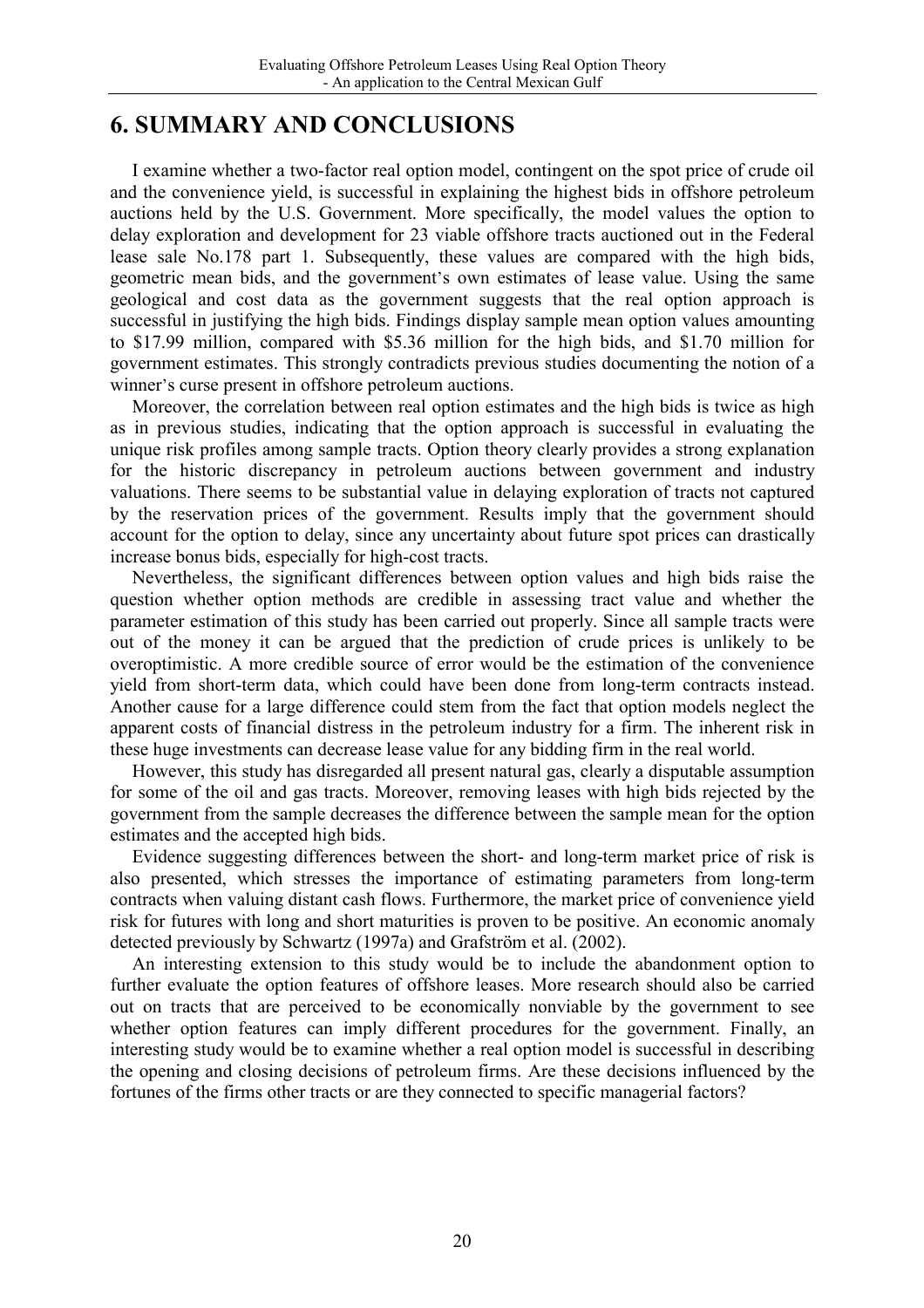# **Appendix**

The syntax in Matlab has been separated into three parts to create a simple overview. **Main:** Uses the previously defined partial derivatives and performs the numerical solution.

**Rhside:** Summarizes the boundary conditions and defines the size of the steps.

**NPV\_Fun.m:**  $- k + \sum_{r}^{N} e^{-rt} \left[ ((1 - Y_{t})Q_{t} F(S, \delta, T) - C_{t}) (1 - h_{t}) + h_{t} D_{t} \right]$  $-k + \sum_{t}^{N} e^{-rt} \left[ ((1 - Y_t)Q_t F(S, \delta, T) - C_t) (1 - h_t) + h_t D \right]$ 

**V\_S\_Fun.m, V\_S\_Fun.m, V\_Sd\_Fun.m, V\_SS\_Fun.m, V\_dd\_Fun.m,** and **V\_Fun** are all equivalent to the Grafström et  $\overline{al}$ . (2002) study.

**Main:**   $E=$ [];

| % parameters           | parameters=      | $\%$ 39): C t11  | $\boldsymbol{0}$ |
|------------------------|------------------|------------------|------------------|
| % 1) : r               | [0.0511]         | % 40) : C t12    | $\boldsymbol{0}$ |
| $\% 2) : D_t1$         | $\boldsymbol{0}$ | $\%$ 41): C t13  | $\boldsymbol{0}$ |
| $% 3$ : D_t2           | $\boldsymbol{0}$ | % 42): C t14     | $\boldsymbol{0}$ |
| $\%$ 4) : D t3         | $\boldsymbol{0}$ | $\%$ 43): C t15  | $\boldsymbol{0}$ |
| $\% 5$ : D t4          | $\boldsymbol{0}$ | % 44) : $C_116$  | $\boldsymbol{0}$ |
| $\% 6$ : D_t5          | $\boldsymbol{0}$ | % 45) : C t17    | $\boldsymbol{0}$ |
| $\%$ 7) : D t6         | $\boldsymbol{0}$ | $\%$ 46): C t18  | $\boldsymbol{0}$ |
| $\%$ 8) : D_t7         | $\boldsymbol{0}$ | % 47) : $C_t19$  | $\boldsymbol{0}$ |
| $\%$ 9) : D_t8         | $\boldsymbol{0}$ | $\%$ 48) : C t20 | $\boldsymbol{0}$ |
| $\%$ 10) : D t9        | $\boldsymbol{0}$ | % $49$ : Q_t1    | $\boldsymbol{0}$ |
| $\%$ 11) : D t10       | $\boldsymbol{0}$ | % 50) : Q t2     | $\boldsymbol{0}$ |
| $% 12$ : D_t11         | $\boldsymbol{0}$ | % 51) : $Q_t$ t3 | $\boldsymbol{0}$ |
| $\%$ 13): D t12        | $\boldsymbol{0}$ | % 52): Q t4      | $\boldsymbol{0}$ |
| $\%$ 14): D t13        | $\boldsymbol{0}$ | % 53): Q t5      | $\boldsymbol{0}$ |
| $\%$ 15): D t14        | $\boldsymbol{0}$ | % 54) : Q t6     | $\boldsymbol{0}$ |
| $\%$ 16): D t15        | $\boldsymbol{0}$ | % 55) : Q t7     | $\boldsymbol{0}$ |
| $\%$ 17): D t16        | $\boldsymbol{0}$ | % 56) : Q t8     | $\boldsymbol{0}$ |
| $\%$ 18): D t17        | $\boldsymbol{0}$ | % 57) : $Q_t$ t9 | $\boldsymbol{0}$ |
| $\%$ 19): D t18        | $\boldsymbol{0}$ | % 58) : Q t10    | $\boldsymbol{0}$ |
| $\% 20$ : D t19        | $\boldsymbol{0}$ | $\%$ 59): Q t11  | $\boldsymbol{0}$ |
| $\%$ 21) : D t20       | $\boldsymbol{0}$ | % $60$ : Q t12   | $\boldsymbol{0}$ |
| $\%$ 22) : alpha       | 0.1095           | % 61): Q t13     | $\boldsymbol{0}$ |
| $\%$ 23) : eta         | 6.6934           | % $62$ ) : Q_t14 | $\boldsymbol{0}$ |
| % 24) : rho            | 0.55             | % $63$ ) : Q t15 | $\boldsymbol{0}$ |
| $\%$ 25) : lambda      | 0.2489           | % $64$ ) : Q t16 | $\boldsymbol{0}$ |
| $\%$ 26) : sigma_delta | 0.9306           | % $65$ : Q t17   | $\boldsymbol{0}$ |
| $\%$ 27) : sigma_S     | 0.3085           | % $66$ : Q t18   | $\boldsymbol{0}$ |
| % 28) : $k$            | $\boldsymbol{0}$ | % $67$ : Q_t19   | $\boldsymbol{0}$ |
| $\%$ 29) : C t1        | $\boldsymbol{0}$ | $\%$ 68) : Q t20 | $\boldsymbol{0}$ |
| % 30) : C t2           | $\boldsymbol{0}$ | $% 69$ : Y_t1    | $\boldsymbol{0}$ |
| % 31) : $C_t$ t3       | $\boldsymbol{0}$ | $\%$ 70) : Y t2  | $\boldsymbol{0}$ |
| % 32) : $C_1$ t4       | $\boldsymbol{0}$ | % $71):Y_t3$     | $\boldsymbol{0}$ |
| $\% 33$ : C t5         | $\boldsymbol{0}$ | $\%$ 72) : Y t4  | $\boldsymbol{0}$ |
| $\%$ 34) : C t6        | $\boldsymbol{0}$ | $% 73$ ): Y t5   | 0                |
| $\% 35$ : C t7         | $\boldsymbol{0}$ | $% 74$ : Y t6    | 0                |
| $\% 36$ : C t8         | $\boldsymbol{0}$ | $\%$ 75): Y t7   | 0                |
| $\% 37$ : C t9         | $\boldsymbol{0}$ | $\%$ 76): Y t8   | 0                |
| $\% 38$ : C t10        | $\boldsymbol{0}$ | $% 77$ ) : Y t9  | $\boldsymbol{0}$ |
|                        |                  |                  |                  |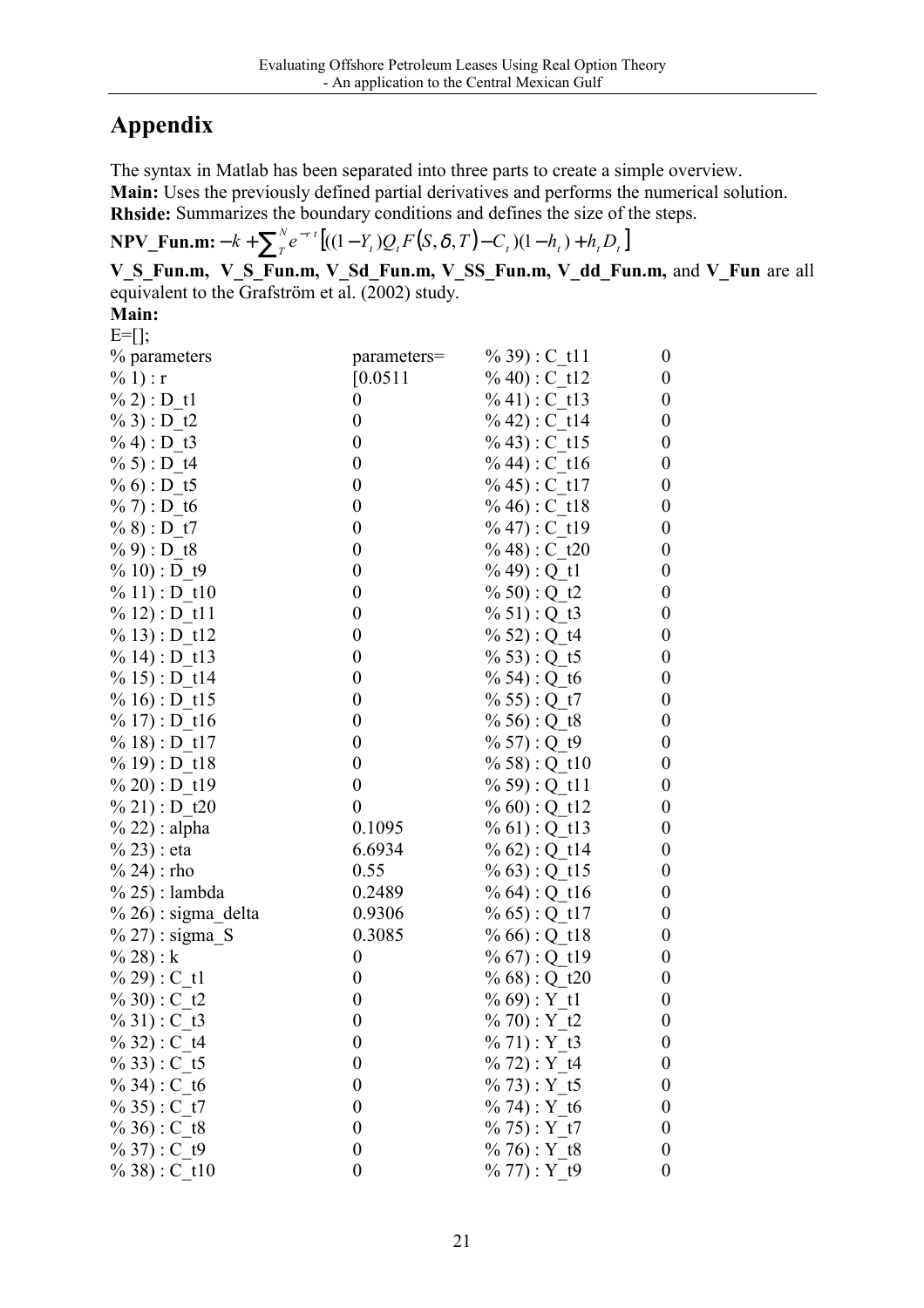| $\%$ 78): Y t10                                                                    | $\boldsymbol{0}$ | $\%$ 85): Y t17 | $\boldsymbol{0}$ |
|------------------------------------------------------------------------------------|------------------|-----------------|------------------|
| $\%$ 79): Y t11                                                                    | $\boldsymbol{0}$ | $\% 86$ : Y t18 | $\boldsymbol{0}$ |
| $\% 80$ : Y t12                                                                    | $\boldsymbol{0}$ | $\%$ 87): Y t19 | $\boldsymbol{0}$ |
| $\% 81$ : Y t13                                                                    | $\boldsymbol{0}$ | $\%$ 88): Y t20 | $\boldsymbol{0}$ |
| $\%$ 82): Y t14                                                                    | $\boldsymbol{0}$ | $\%$ 89): h t   | 0.35             |
| $\%$ 83): Y t15                                                                    | $\boldsymbol{0}$ | $\%$ 90) : N    | 19               |
| $\%$ 84): Y t16                                                                    | $\boldsymbol{0}$ | $% 91$ : X t    | $1$ ];           |
| for refin= $5$                                                                     |                  |                 |                  |
| for $refint=1$                                                                     |                  |                 |                  |
| $%$ grid;                                                                          |                  |                 |                  |
| delta min= $-0.2$ ;                                                                |                  |                 |                  |
| delta $max=1$ ;                                                                    |                  |                 |                  |
| S max=45;                                                                          |                  |                 |                  |
| S min=0;                                                                           |                  |                 |                  |
| N delta= $2^{\wedge}$ refin+1;                                                     |                  |                 |                  |
| N $S=2^{\wedge}refin+1$ ;                                                          |                  |                 |                  |
| hdelta=(delta max-delta min)/(N delta-1);                                          |                  |                 |                  |
| $hS = (S$ max-S min)/(N S-1);                                                      |                  |                 |                  |
| dtau=0.001/refint;                                                                 |                  |                 |                  |
| [delta,S]=meshgrid(delta min+hdelta:hdelta:delta max-hdelta,S min+hS:hS:S max-hS); |                  |                 |                  |
| delta $(N_S-1)/4$ , $(N$ delta-1)/4);                                              |                  |                 |                  |
| $f = zeros(size(S));$                                                              |                  |                 |                  |
| $tau=0$ ;                                                                          |                  |                 |                  |
| NPV=NPV Fun(delta, S, parameters);                                                 |                  |                 |                  |
| $NPV=NPV.*(NPV>0);$                                                                |                  |                 |                  |
| for tau=0:dtau:10000*dtau/refint-dtau                                              |                  |                 |                  |
| s1=dtau*feval('rhside',f,tau,hdelta,hS,delta,S,parameters);                        |                  |                 |                  |
| s2=dtau*feval('rhside',f+s1/2,tau+dtau/2,hdelta,hS,delta,S,parameters);            |                  |                 |                  |
| s3=dtau*feval('rhside',f+s2/2,tau+dtau/2,hdelta,hS,delta,S,parameters);            |                  |                 |                  |
| s4=dtau*feval('rhside',f+s3,tau+dtau,hdelta,hS,delta,S,parameters);                |                  |                 |                  |
| $f=f+(s1+2*s2+2*s3+s4)/6;$                                                         |                  |                 |                  |
| $f=f.*(f>0);$                                                                      |                  |                 |                  |
| $f=f.*(NPV\le f)+NPV.*(NPV>f);$                                                    |                  |                 |                  |
| subplot $(1,2,1)$                                                                  |                  |                 |                  |
| surf(delta, S, f);                                                                 |                  |                 |                  |
| title(tau+dtau)                                                                    |                  |                 |                  |
| drawnow                                                                            |                  |                 |                  |
| subplot $(1,2,2)$                                                                  |                  |                 |                  |
| surf(delta, S, NPV Fun(delta, S, parameters));                                     |                  |                 |                  |
| title(tau+dtau)                                                                    |                  |                 |                  |
| drawnow                                                                            |                  |                 |                  |
| end                                                                                |                  |                 |                  |
| end                                                                                |                  |                 |                  |
| end                                                                                |                  |                 |                  |
|                                                                                    |                  |                 |                  |

### **Rhside:**

function dfdtau=rhside(f,t,hdelta,hS,delta,S,parameters); k=parameters(28); % expanding the solution matrix with the BC.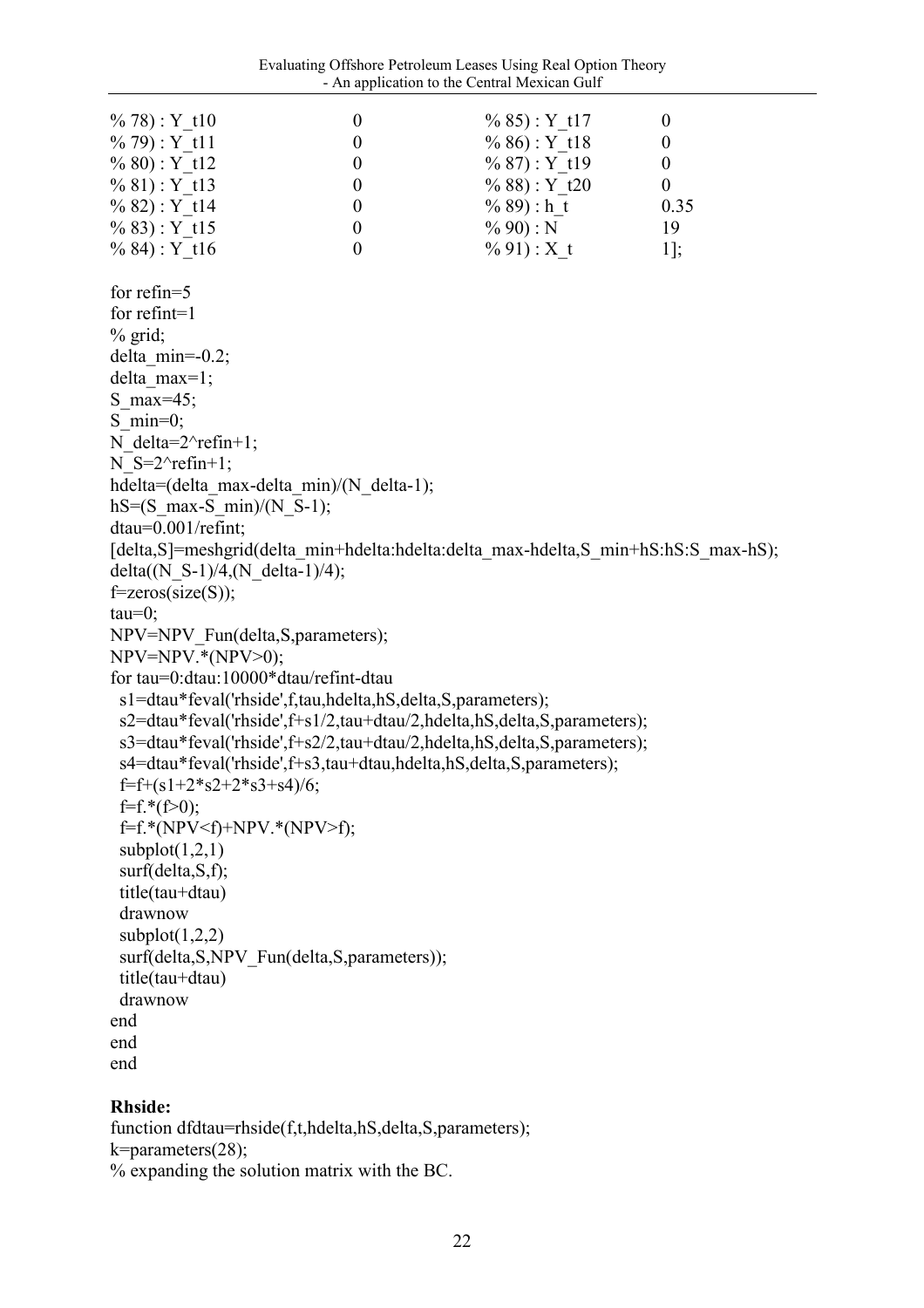```
bc1=[0 S(1,:) 0]*0; % S=S min
bc2=S(.1)*0; % delta=delta min
bc3=NPV_Fun(delta(1,end)+hdelta,S(:,1),parameters)+k; % delta=delta_max
bc4=NPV_Fun(\lceil \text{delta}(1,1) \cdot \text{delta}(\text{data}(1,:)) \cdot \text{delta}(1,\text{end}) + \text{delta}(\text{lambda}) + \text{hS},parameters)+k; %
S=S_max 
f=[bc1;[bc2 f bc3];bc4]; 
%% f=VV=f(2:end-1,2:end-1); 
V_dd=(f(2:end-1,3:end)-2*V+f(2:end-1,1:end-2))/(hdelta^2);
V_SS=(f(3:end,2:end-1)-2*V+f(1:end-2,2:end-1))/(hS^2);
V_S = (f(3):end3:end) - f(1):end2,3:end) + f(1):end2,1:end2) - f(3):end1:end2) /(4*hS*hdelta);
V d=(f(2:end-1,3:end)-f(2:end-1,1:end-2))/(2*hdelta);
V S=(f(3:end.2:end-1)-f(1:end-2,2:end-1))/(2*hS);dfdtau=V_SS*V_SS_Fun(t,delta,S,parameters)+...
    V dd*V dd Fun(t,\text{delta},S,\text{parameters})+... V_Sd*V_Sd_Fun(t,delta,S,parameters)+... 
    V S*V S Fun(t,delta, S, parameters)+...
    V d*V d Fun(t,delta, S, parameters)+....
     V*V_Fun(t,delta,S,parameters)+... 
    F_Fun(t,delta,S,parameters);
NPV_Fun.m: 
function F=NPV_Fun(delta,S,parameters);
k=parameters(28); 
N=parameters(90);
r =parameters(1);
X t=parameters(91);
h t=parameters(89);
alpha=parameters(22); 
lambda=parameters(25); 
sigma S=parameters(27);
eta=parameters(23); 
sigma_delta=parameters(26);
rho=parameters(24); 
t=(0:N):
alpha_hat=alpha-lambda*sigma_delta/eta; 
NPV=0<sup>*</sup>S-k;
for n=1: length(t)T=t(n);A=(r-alpha hat+sigma delta.^2/eta^2/2-sigma_S.*sigma_delta*rho/eta)*T+...
 sigma_delta.^2/4*(1-exp(-2*eta*T))/eta^3+...
 (alpha hat*eta+sigma S.*sigma delta*rho-sigma delta.^2/eta)*(1-exp(-eta*T))/eta^2;
```

```
C t=parameters(28+n);
 O t=parameters(48+n):
 Y_t=parameters(68+n);
 NPV=NPV+exp(-r*T)*(((1-Y_t)*Q_t*S.*exp(-delta*(1-exp(-eta*T))/eta+A)-C_t*X_t)*(1-e^{-rt})h_t)+h_t*D_t);
```

```
F=NPV;
```
end

D t=parameters $(1+n)$ ;